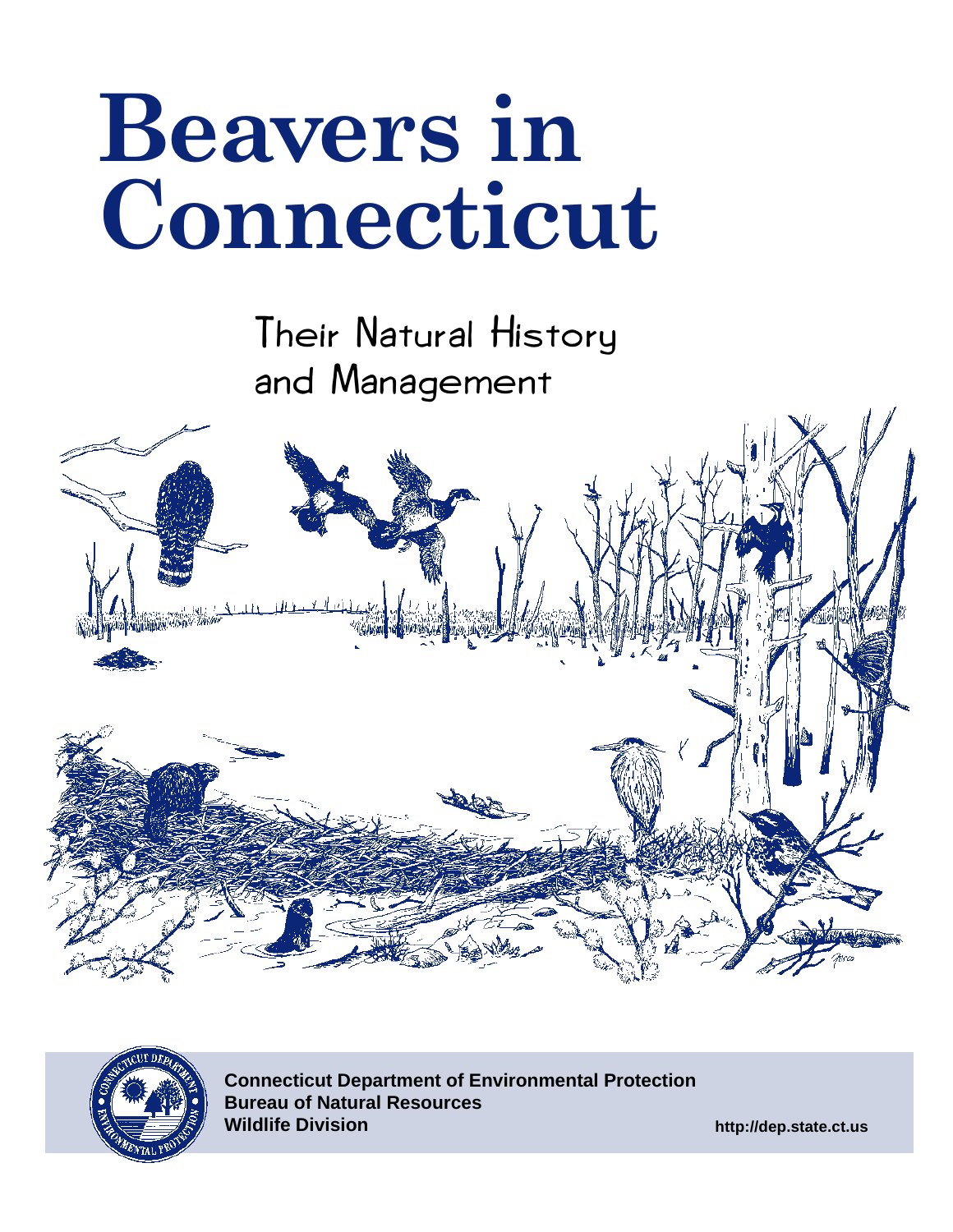# **About this Document**

This document is the PDF version of the original printed publication. Page numbers when viewing on screen do not necessarily correspond to the printed page numbers.

All pictures, illustrations, and graphics are copyright protected.

*Copies of this publication are available from the Connecticut Department of Environmental Protection Wildlife Division, Sessions Woods Wildlife Management Area, P. O. Box 1550, Burlington CT 06013-1550.*

*This publication should be cited as: Wilson, J. M. 2001. Beavers in Connecticut: Their natural history and management. Connecticut Department of Environmental Protection, Wildlife Division. Hartford, CT. 18 pp.*



This publication was 75 percent funded by the Federal Aid in Wildlife Restoration Program (Pittman-Robertson), project W-54-T-21. The Federal Aid in Wildlife Restoration Program provides funding through an excise tax on the sale of sporting firearms, ammunition and archery equipment. The remaining 25 percent of the funding is matched by the Connecticut Department of Environmental Protection, Bureau of Natural Resources, Wildlife Division*.*



The Connecticut Department of Environmental Protection is an equal opportunity agency that provides services, facilities and employment opportunities without regard to race, color, religion, age, sex, physical or mental disability, national origin, ancestry, marital status and political beliefs.

*Printed on Recycled Paper*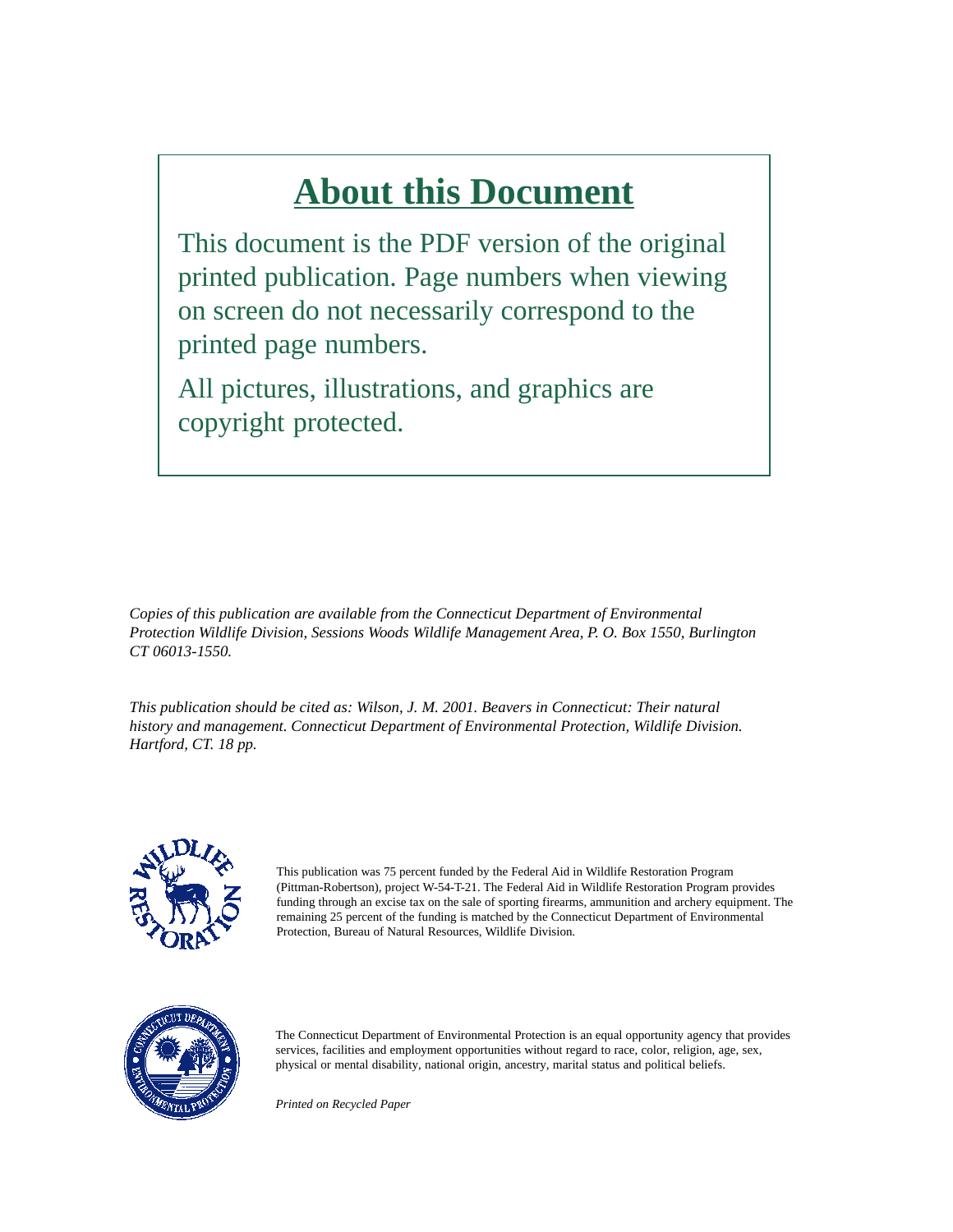

**State of Connecticut** John G. Rowland, *Governor*

**Department of Environmental Protection** Arthur J. Rocque, Jr., *Commissioner* David K. Leff, *Deputy Commissioner*

**Bureau of Natural Resources** Edward C. Parker, *Chief*

**Wildlife Division** Dale W. May, *Director*

# **Beavers in Connecticut**

# **Their Natural History and Management**

**By Judy M. Wilson**

*Edited by Kathy Herz*

*Illustrations by Paul J. Fusco*

#### **CONNECTICUT DEPARTMENT OF ENVIRONMENTAL PROTECTION BUREAU OF NATURAL RESOURCES WILDLIFE DIVISION**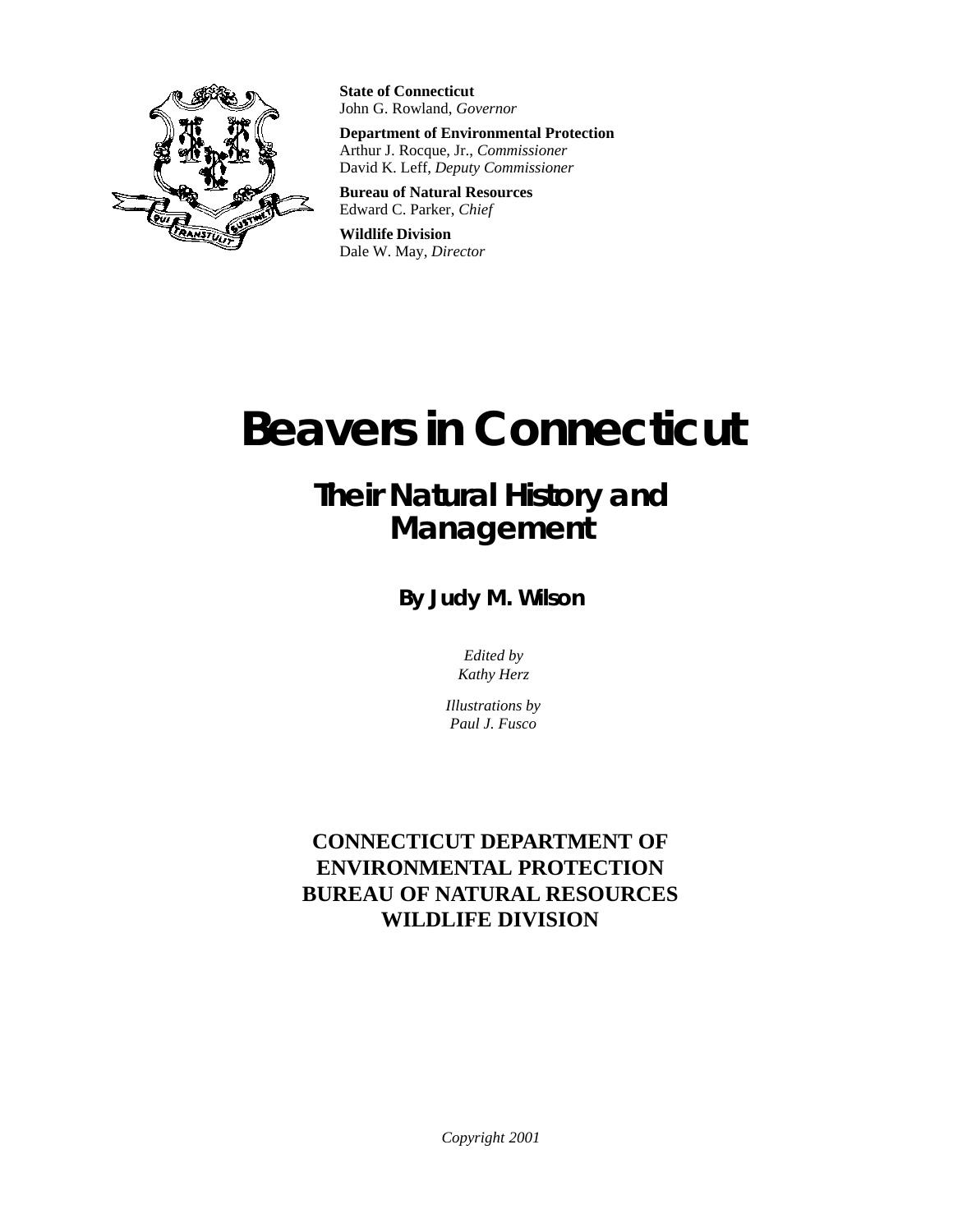#### **Acknowledgments**

The author acknowledges that this publication has relied heavily on information and concepts presented in the publication *Beavers in Massachusetts: Natural History, Benefits, and Ways to Resolve Conflicts Between People and Beavers*, written by Scott Jackson and Thomas Decker. Appreciation is also extended to the Connecticut Wildlife Division staff, particularly Ann Kilpatrick and Paul Rothbart, who helped review and edit this publication.

#### **DEP Wildlife Division Mission**

The mission of the Connecticut Department of Environmental Protection (DEP) Wildlife Division is to maintain sustainable, diverse and healthy populations of wildlife, including endangered and threatened species, on all suitable habitat throughout the state in numbers compatible with existing land use practices and the carrying capacity of the habitat. The Wildlife Division conducts public awareness and technical assistance programs to enhance privately-owned habitat and promote an appreciation for and understanding of the value and use of Connecticut's wildlife. The Division also manages wildlife habitat on state forests and wildlife management areas, regulates hunting seasons and bag limits for all harvested wildlife species within Connecticut and manages public hunting opportunities on state-owned, stateleased and permit-required areas. In addition, the Division conducts, with volunteer assistance, conservation education and hunter safety programs to promote safe and ethical hunting practices.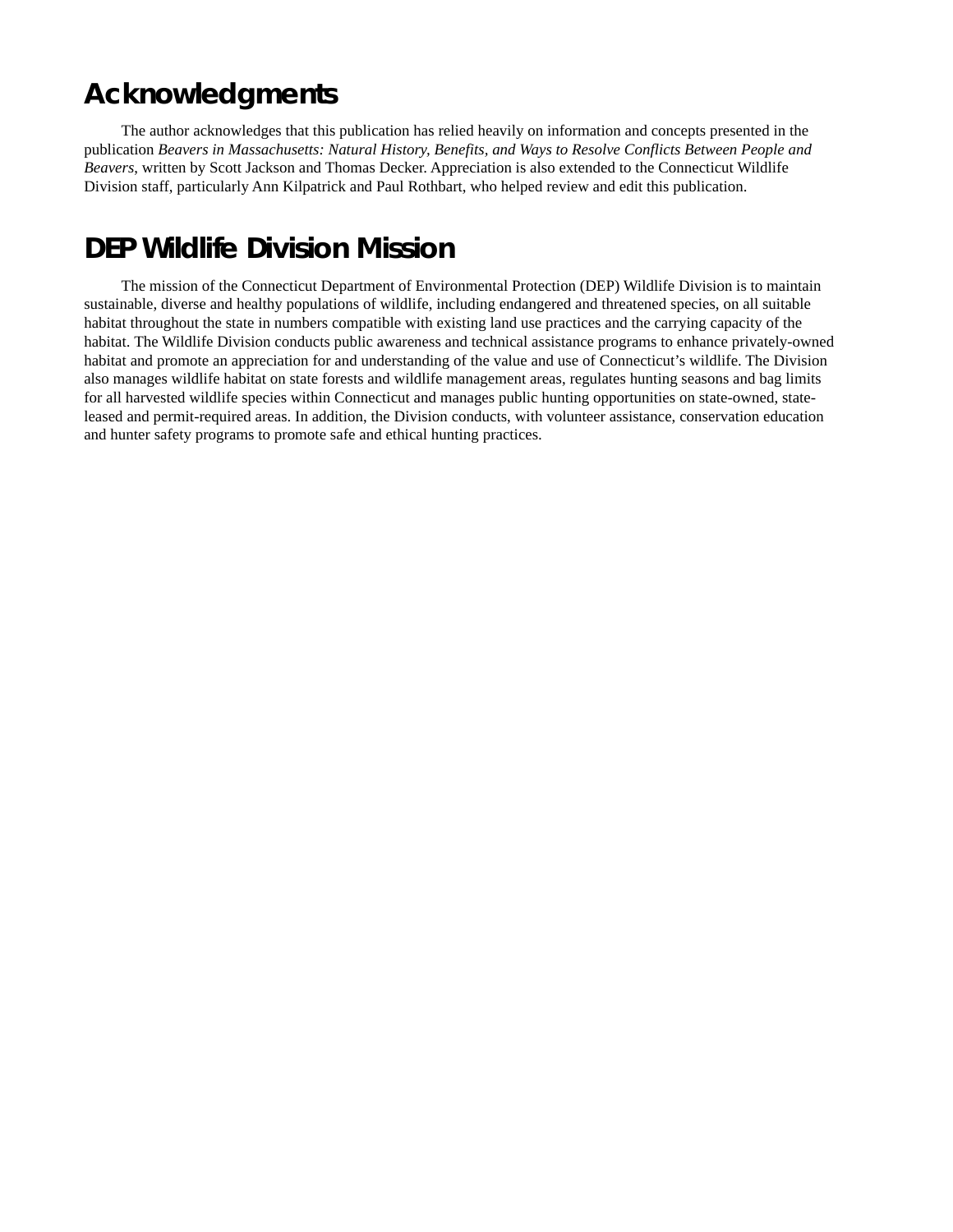# **FOREWORD**

# **From the Wildlife Division Director Dale W. May**

This booklet is intended to provide property owners, land managers and municipalities with information on the natural history, population dynamics and beneficial aspects of beavers, as well as options for resolving beaver-human conflicts.

There are more beavers in Connecticut today than at any time during the past three centuries. This is due to protective Department regulations regarding trapping and decades of restoration work by wildlife personnel from the DEP. Beavers were extirpated from Connecticut and much of their eastern range by the mid-1800s before being reintroduced to Connecticut near the beginning of the 20th century. For several decades, especially in the 1950s-1970s, biologists and conservation officers routinely livetrapped and relocated nuisance beavers throughout the state to hasten their recovery and expansion into suitable habitat. Needless to say, they were successful. By the 1980s, the trap and transfer activity came to a halt. Beavers were restored in every watershed and we simply ran out of places to put them.

As with many wildlife restoration programs, the beavers and the wildlife agency are the victims of our own success. Along with ecological and aesthetic benefits presented by a thriving beaver population, we now are faced with an ever-increasing rise in beaver complaints. We respond to most of the hundreds of complaints we receive annually by extolling the virtues of beavers and preaching tolerance and appreciation. We do this sincerely and effectively. In addition, we provide technical assistance on options such as fencing and piping. However, we also recognize that beavers do cause serious problems that cannot be solved through tolerance alone. In some cases, such as where public health and safety are jeopardized, beavers may have to be removed completely from the site. In others, landowners employ trapping to maintain beaver populations at a manageable level.

Our goal is to maintain a balance between beaver populations, suitable beaver habitat throughout the state and human land uses. This cannot be accomplished in the absence of some form of population control, such as trapping. We provide landowners with information, technical assistance and options (both lethal and nonlethal) to ensure that beavers are viewed as an asset, rather than a liability. Now that we have successfully restored beavers to the state, we must accept the obligation to manage them responsibly.

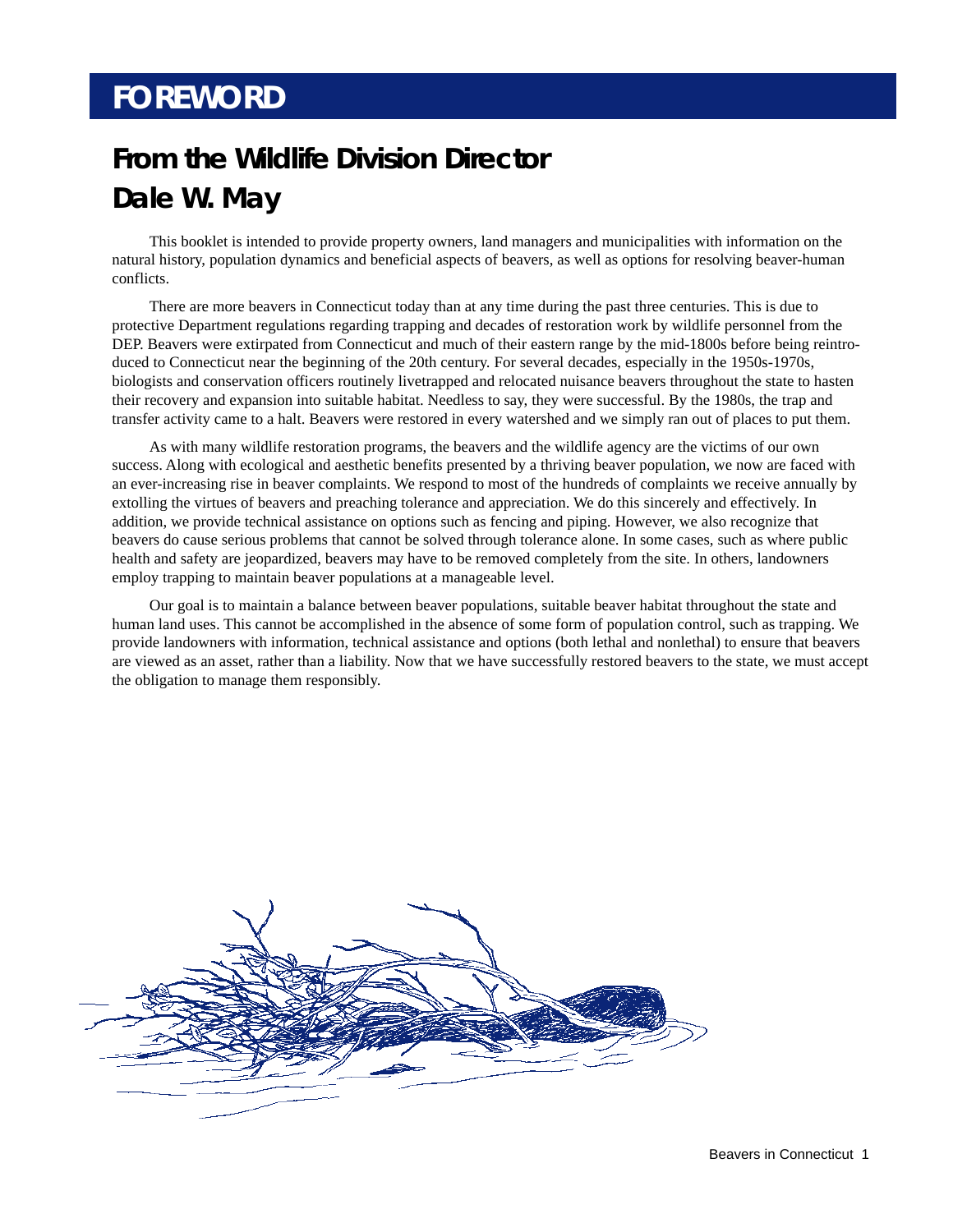# **Introduction**

#### **History of Beavers in North America**

The beaver (*Castor canadensis*) has played an important role in the ecological, historical and cultural heritage of North America for thousands of years. By damming streams and brooks, beavers flooded vast areas of forestland, eventually creating systems of marshes and open ponds where mature forests once stood. Through this process, a variety of plant communities were created which provided the necessary habitats for a wide variety of plants, mammals, birds, reptiles and amphibians.

Native Americans relied heavily on beavers for food, medicine, tools and clothing. Beavers also were bartered and exchanged between different Native American groups. They were taken year-round as needed, using snares, dead falls and clubs and by draining their ponds. In a culture where all animals were respected for both their practical and spiritual values, the beaver was honored, especially as a source of guidance on family matters.

For two centuries after the first colonists arrived, beaver pelts were an important medium of exchange in North America, not only between Native Americans and the new settlers, but also between the colonists and Europe. The commercial trade in furbearers, especially beavers, helped drive the early economic and historic development of this country. Beaver pelts were in great demand in Europe, where the fur was made into high quality felt and then fashioned into hats. By the early 1800s, the beaver top hat was the fashion rage in England. This demand for fur allowed North American colonies to pay off large debts to England through beaver trapping. Much of this country was explored and mapped by trappers and "voyagers" who traveled into unsettled territory in search of beaver pelts. Settlers would later use many of the travel routes established by the early fur trappers as they moved west to settle new lands for farming.

By the mid-1800s, much of the East had been cleared of forests and thousands of acres of wetlands were drained for agriculture. As settlers pushed westward, these land use practices continued. There were no laws regulating the harvest of beavers or most other species of wildlife at that time. The loss of habitat and unregulated harvest resulted in the extirpation of beavers from much of their former range in North America. By the mid-1800s, beavers no longer existed in Connecticut and most of the northeastern United States.

Throughout New England, many farms were abandoned in the late 1800s as farmers traveled west in search of more productive land. As the forests grew back, habitat conditions once again became suitable for beavers. At about the same time, the top hat fell out of fashion and people's attitudes regarding the use of natural resources began to shift from one of resource exploitation to conservation. By the turn of the 20<sup>th</sup> century, all of the northeastern states had developed fish and wildlife agencies, as well as programs and laws to provide for the restoration of many wildlife species. These factors set the stage for the recovery of the beaver.



#### **Beavers Return to Connecticut**

In Connecticut, historical records indicate that a pair of beavers was released in Union in 1914. Sporadic releases in the late 1920s and early 1930s reestablished isolated populations, mainly in northwestern and northeastern Connecticut. Beavers also began moving into northwestern Connecticut from New York and Massachusetts where restoration efforts also were occurring. By the 1950s, even the small population of beavers present in the state, estimated at 20 colonies, was causing problems for property owners. The Connecticut State Board of Fisheries and Game initiated a livetrap and transfer program to relocate problem beavers into suitable unoccupied habitat. This helped the beaver population to increase dramatically and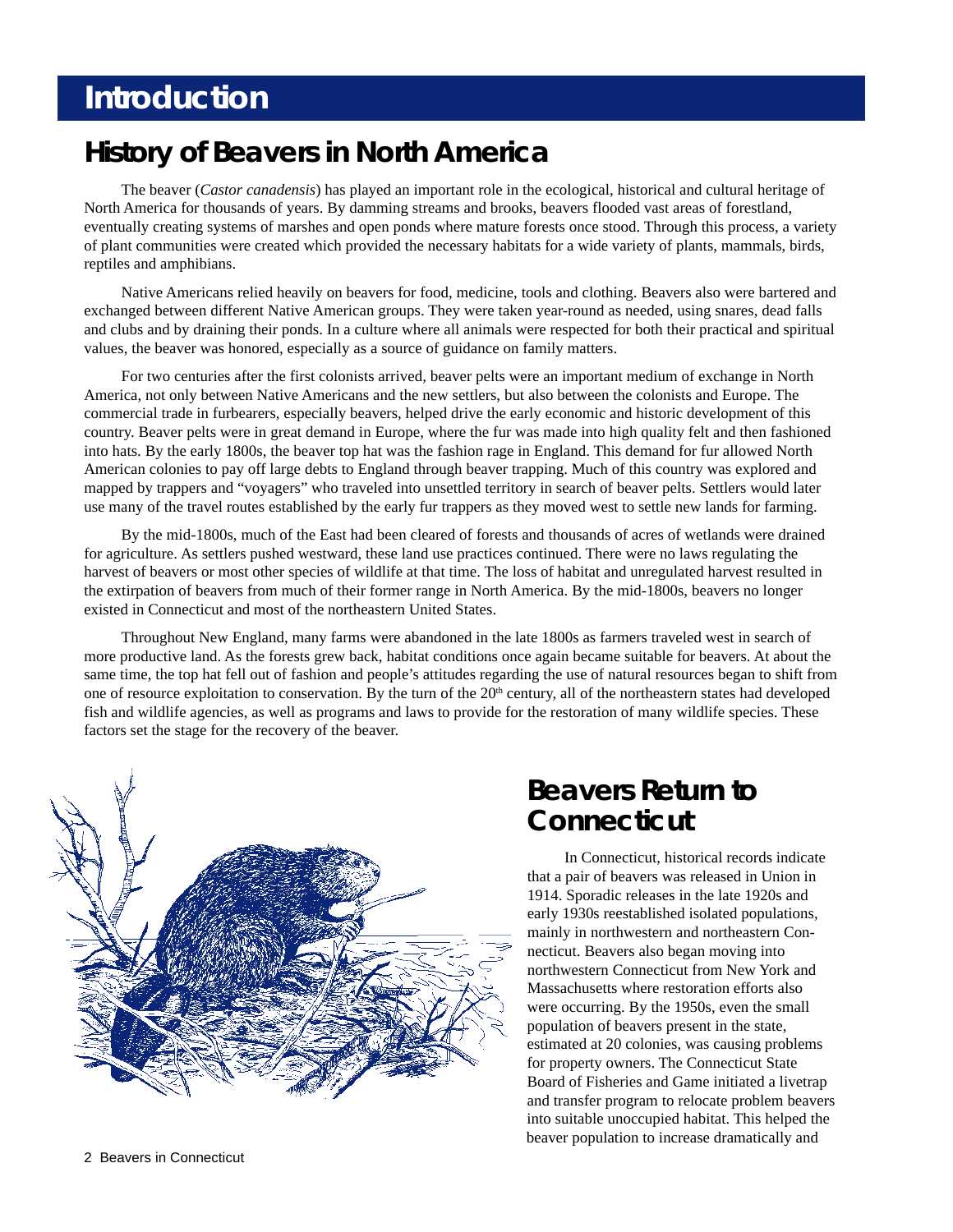expand its range over a larger portion of the state. With the beaver population well established throughout Connecticut, the Board of Fisheries and Game opened the first regulated trapping season in 1961 in response to the growing number of complaints and to manage the beaver population as a renewable natural resource.

#### **The Beaver Population Today**

As we enter the  $21<sup>st</sup>$  century, the beaver population is abundant (estimated at 5,000 to 8,000 individuals), well distributed and continuing to grow across Connecticut. In fact, there are more beavers in the state presently than at any other time in the last 300 years. Beavers exist today in a landscape drastically different than that of pre-colonial times. They now share their habitat with 3.4 million people on 3.2 million acres of land dominated by residential, commercial and industrial development. In addition, it is estimated that Connecticut has lost 25 to 30 percent of its original inland wetlands and watercourses. By compiling complaint data and monitoring the harvest of beavers, biologists are able to draw conclusions about the relative abundance and population trends of beavers in the state.

Each year, the Connecticut Department of Environmental Protection (DEP) Wildlife Division responds to hundreds of complaints related to beaver activity. The number of complaints is expected to increase as beaver populations continue to grow and suitable habitat is encroached upon or lost to development. Connecticut citizens and communities must continue to learn how to coexist with beavers. The Wildlife Division is faced with the challenge of maintaining a healthy beaver population on a statewide basis and keeping it in balance with the available habitat. This challenge involves minimizing the problems beavers cause while realizing the ecological, cultural, economic and aesthetic benefits they provide.

# **Natural History**

#### **Distribution and Habitat**

Beavers are distributed throughout most of the forested regions of North America, from Alaska to northern Mexico, Nevada and northern Florida. They can be found throughout Connecticut. Beavers inhabit rivers, streams, lakes, ponds, marshes and other wetland sites. These areas must provide adequate food and water depth so that beavers can survive under the ice during winter. Large lakes prone to wave action, fast-moving streams and areas with highly fluctuating water levels are generally unsuitable for beavers.

#### **Description**

As North America's largest native rodent, the adult beaver weighs between 30 and 65 pounds. It measures from 24 to 36 inches, not including the tail, which can measure 12 to 18 inches. This heavy-bodied animal has powerful muscles and short legs and, while slow-moving on land, it is well-adapted for life in a semiaquatic environment. On land, beavers typically walk on all four legs, but if carrying mud or sticks, they may hold the materials in their front paws and walk upright. When underwater, thin membranes protect the beaver's eyes and internal valves automatically close within the ears and nose. The lips can seal tightly around the front teeth, preventing water from entering the throat and trachea and enabling the beaver to chew underwater. The large hind feet are webbed and clawed to help propel the animal through the water and provide stable footing on muddy ground. Beavers use their webless front feet to dig, carry materials, hold food and comb their fur.

The beaver's dense underfur is overlain with long, shiny guard hairs. When a beaver dives, air bubbles are trapped beneath the underfur next to the beaver's skin. This provides tremendous insulating qualities that allow the beaver to survive in icy waters. Two specialized claws on the hind foot are used for grooming the fur. The beaver's large, flattened, hairless tail is used as a rudder when swimming, a balance on land and a fat storage area; it also functions in heat regulation. The beaver swims at slow speeds by using its webbed feet and at faster speeds by undulating its body and tail. The tail is also used as a warning device when a beaver slaps it on the water before diving, signaling to other beavers that there is potential danger in the area.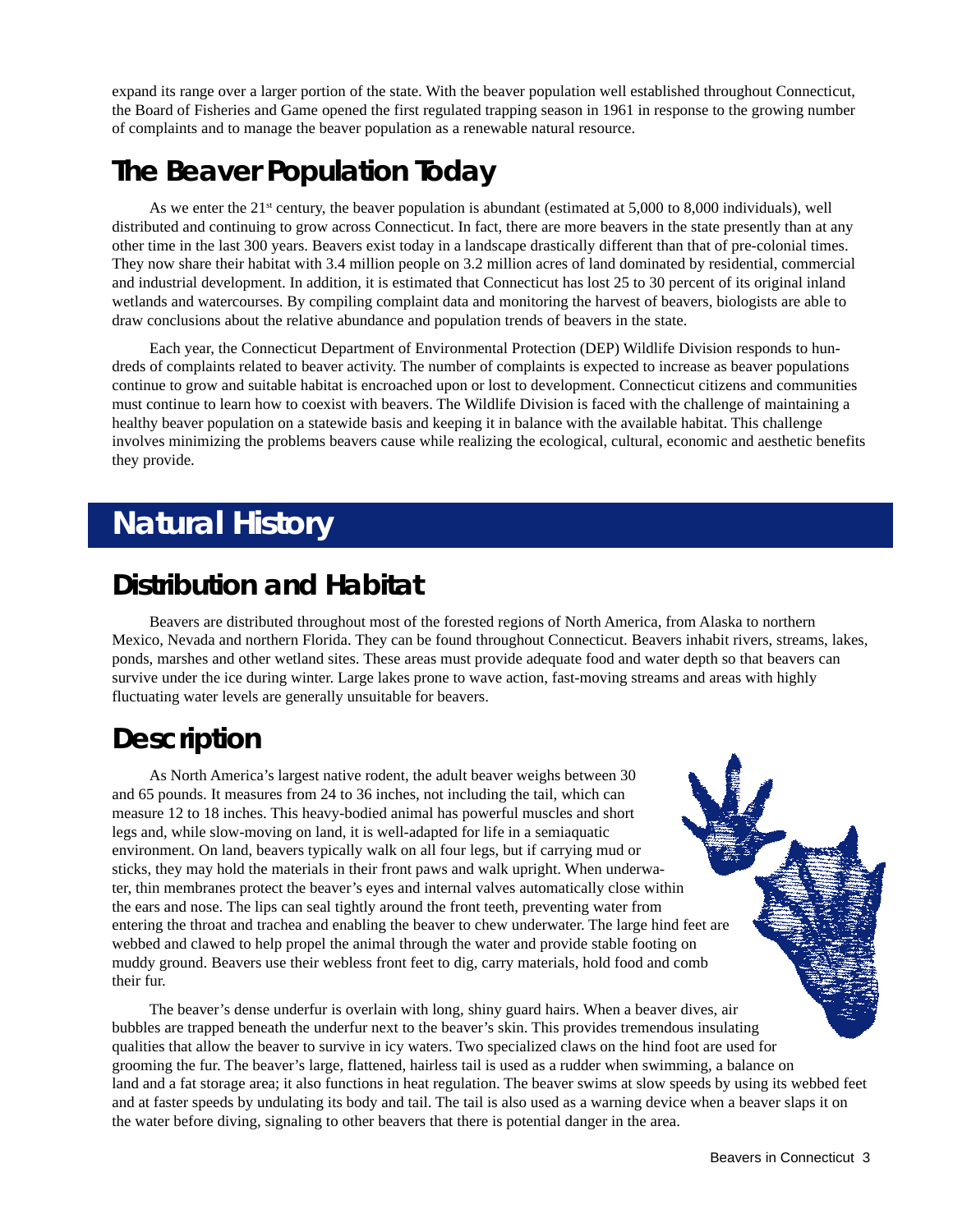The beaver has a pair of large scent glands, which produce castoreum oil, a pungent, yellowish fluid that is deposited on land to communicate territorial boundaries with other beavers. The beaver also has a pair of glands that produces an oil thought to be used in scent communication and as an aid in helping the fur repel water. Male and female beavers are indistinguishable, except that females have swollen nipples while nursing their kits. Kits are fully furred at birth, with eyes opened and teeth already cut but covered with a thin layer of tissue.

#### **Food Habits**

Using their sharp, continuously growing incisors, beavers feed primarily on the outer and inner bark, leaves, twigs, shoots and roots of woody plants. Preferred woody plants include aspen, birch, willow, ash and alder; although beavers will use almost any type of tree species if preferred foods are scarce. A variety of aquatic plants (water lilies, pondweeds, cattails) and other plants (horsetail, evergreen fern), sedges and grasses are consumed by beavers during summer. Branches and logs that have been stripped of leaves and bark for food are often used as construction materials for dams and lodges.

# **Life Cycle**

Beavers are monogamous, having only one mate during the breeding season and often for life. They will readily take a new mate if one of the breeding pair is lost. Breeding occurs in midwinter (January or February). After a gestation period of 100 to 110 days, a single litter of two to six kits is born, usually in May or early June. An established colony of beavers in midwinter is typically comprised of an adult pair, two to four kits and two to four young from the previous year. At two to three weeks of age, the kits begin to eat vegetation; they are weaned at approximately six weeks. The young remain with the adults until their second year, at which time they are forced to leave the parent colony. This usually occurs in spring, before the next litter is born. The two-year-old beavers travel in search of suitable, unoccupied habitat where they can establish their own territory and start a new colony. Most beavers do not breed until their third year.

#### **Dam Building**

Unlike most wildlife species, beavers have the ability to modify their surroundings to meet their needs. They do this by damming a stream or brook and flooding an area of trees and shrubs to make an impoundment or "flowage." By creating an impoundment, the beavers are less vulnerable to predation and they improve their access to food and dambuilding materials. The length and height of a dam varies, depending on topography and water flow. In addition to the branches and sticks they cut, beavers also will use mud, leaves, grass, sod, lily pad tubers and even corn stalks as dambuilding materials. They push materials, such as mud and stones, onto and into the growing dam by pushing them with their front feet and snout.



4 Beavers in Connecticut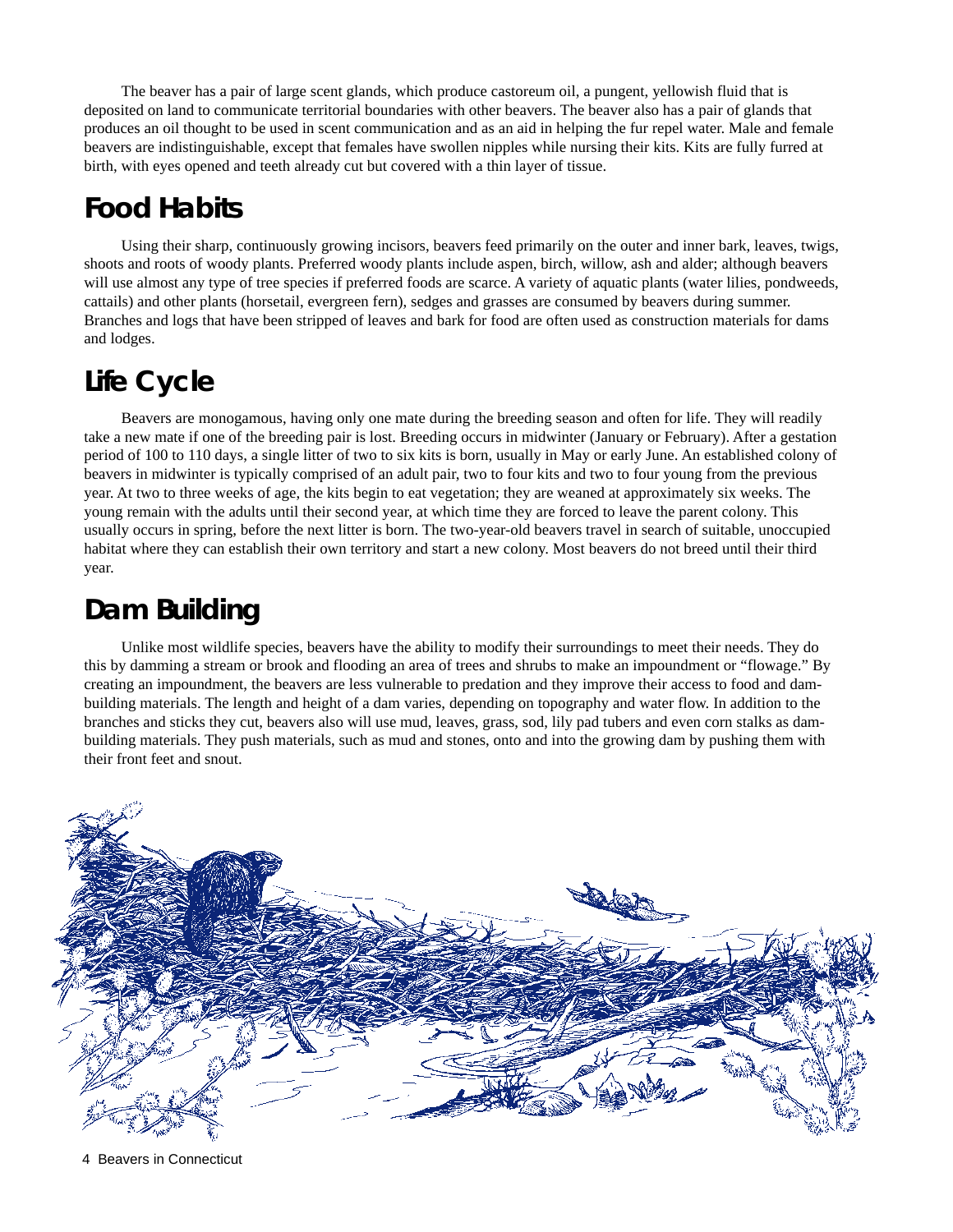Adult beavers do the majority of the dam building with assistance from the juveniles. One or more dams may be built by a colony, depending on such factors as topography of the land, quality of the habitat and the number of colonies in the area. Several dams are often built downstream from the main dam, creating a terrace effect.

### **Lodge Building**

Beavers typically construct a mound-shaped island of sticks and mud that serves as a year-round lodge. This lodge can vary in size from 20 to 40 feet at the base and rise four to eight feet out of the water. The lodge, which provides protection from the weather and predators, has several underwater entrances leading to one dry chamber used for resting, feeding and grooming. The kits also are born and cared for in the lodge. When beavers first move into an area they may temporarily use a bank den until a dam and suitable lodge can be constructed. Bank dens also may be used as temporary shelters when danger threatens and the beaver is far from the main lodge.



Territorial by nature, beavers will not tolerate other beavers within their colony's home range. Beavers are active year-round. They are typically nocturnal, but are sometimes observed during the daytime. Activity is concentrated in the vicinity of the lodge and dam, but beavers may travel several hundred feet from the water in search of food and materials for dam and lodge maintenance. Beavers spend a great deal of time in the lodge during winter when their pond or impoundment is frozen. They rely on a stored pile of sticks and branches, commonly called a food cache, which is anchored to the bottom of the pond adjacent to the lodge. When the pond is iced over, beavers usually restrict their daily travel to retrieving food or checking the dam. If water depths are too shallow, the beavers may be frozen into the lodge and not survive the winter.

Beavers are normally docile animals and generally do not pose a threat to dogs or people swimming in the same area occupied by them. Beavers, like most other species of wildlife, tend to avoid people. However, it is not unusual for an adult with young in a lodge to swim back and forth and slap its tail on the water if someone approaches the lodge or enters the water.

**A dome- or teepee-shaped lodge is constructed by beavers out of sticks and mud within the wetland, upstream from the dam. The lodge contains a dry inside chamber which provides cover from the elements and a place to raise young. There are usually several underwater entrances to the lodge.**

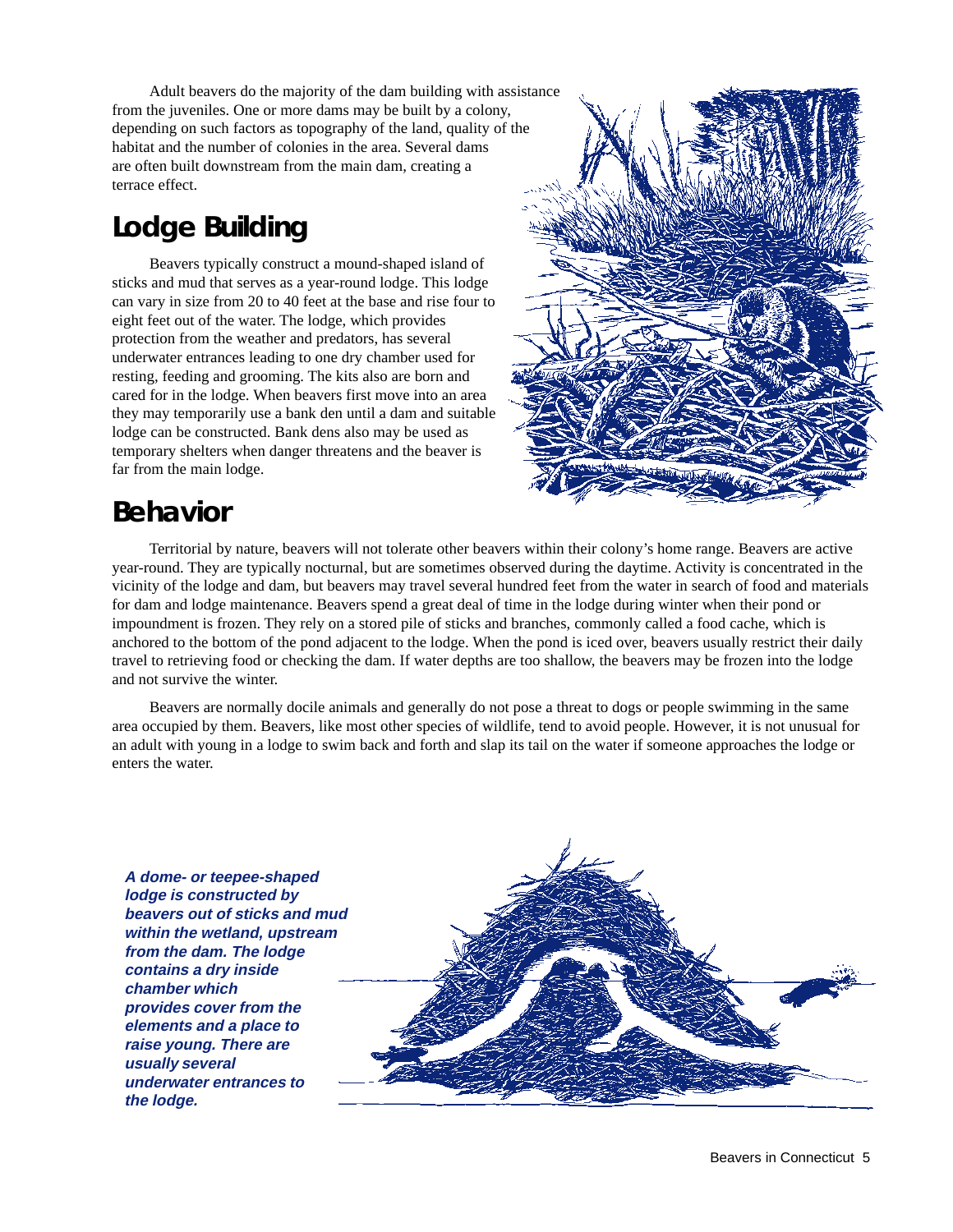# **Benefits of Beavers**

**American woodcock**

#### **Creation of Wildlife Habitat – The Beaver Flowage Cycle**

As soon as beavers move into an area, they begin to modify its ecology. As trees are cut and woodlands are flooded, natural succession (the predictable process where one plant community is replaced by another) occurs. Beavers can eventually create an open grassy habitat, called a "beaver meadow," where a forest once stood. At each stage of the beaver flowage cycle, favorable conditions are created for a new assemblage of wildlife.

> Typically the cycle begins when a beaver dams a slow-flowing stream in a forested area. This newlyflooded woodland, with its interspersion of standing water, trees and shrubs, creates ideal nesting and feeding habitat for waterfowl, including cavity-



nesting species like wood ducks and hooded

mergansers. As some of the older, larger trees die, they provide prime nesting sites for great blue herons. Woodpeckers excavate holes or cavities in the standing dead and dying trees (snags) and feed on the insects that are attracted to them. Abandoned woodpecker holes make excellent nest sites for other wildlife that cannot excavate their own cavity, such as black-capped chickadees, nuthatches, tree swallows and screech owls. Brown creepers may find their specialized nesting spots under the flaps of peeling bark on many of the snags.

Openings in the forest canopy occur over the water and on the surrounding land where beavers have removed trees and shrubs. Aquatic vegetation takes hold in response to the increased sunlight and available nutrients. Invertebrates, like crayfish, dragonflies, damselflies and fishing spiders, are now much more common. The presence of invertebrates attracts insect-eating wildlife, such as tree swallows, eastern kingbirds and bats.

Although conditions for brook trout may actually improve for the first few years after beavers have dammed a stream, the improvement is usually short-lived. Accumulating silt reduces water levels and covers the gravel substrate upon which fish lay their eggs. The water begins to warm up as the depth is reduced and exposure to sunlight is increased due to the loss of shade trees along the stream. Fish that flourish in warm water, such as bass, perch and sunfish, replace fish that prefer cooler water, like brook trout. Mink and river otter feed on the fish, frogs, salamanders and invertebrates that inhabit the new wetlands created by beavers.



Over time, the beaver flowage may eventually look more like an open pond, as fewer trees remain standing and aquatic plants, such as cattails, sedges and rushes, become more dominant. The wetland is now highly attractive to muskrats, mallards, Canada geese, black ducks, least bitterns (state threatened)



and king rails (state endangered). On the land surrounding the beaver flowage, great changes also have been taking place. As the forest canopy is removed by the beavers' cutting activity, plants, shrubs and vines that prosper in open sunlight begin to dominate the site. White-tailed deer and black bears feed on the various fruiting, succulent plants and grasses growing in the rich soil. The American woodcock, whose long bill is highly adapted for probing the soil for earthworms, often finds abundant worms in the moist soil surrounding a beaver flowage.

If beavers remain in an area, they typically exhaust their food supply over a period of years. After the beavers die or move on to find a new territory, the dam eventually breaks and a mud flat or silt bottom is exposed. Depending on site conditions, both grasses and sedges or shrubs and trees may begin to sprout and grow. A meadow containing a mix of grasses, sedges, wildflowers and weeds may persist for years, providing habitat for the American goldfinch, chipping sparrow, field sparrow, monarch butterfly and others.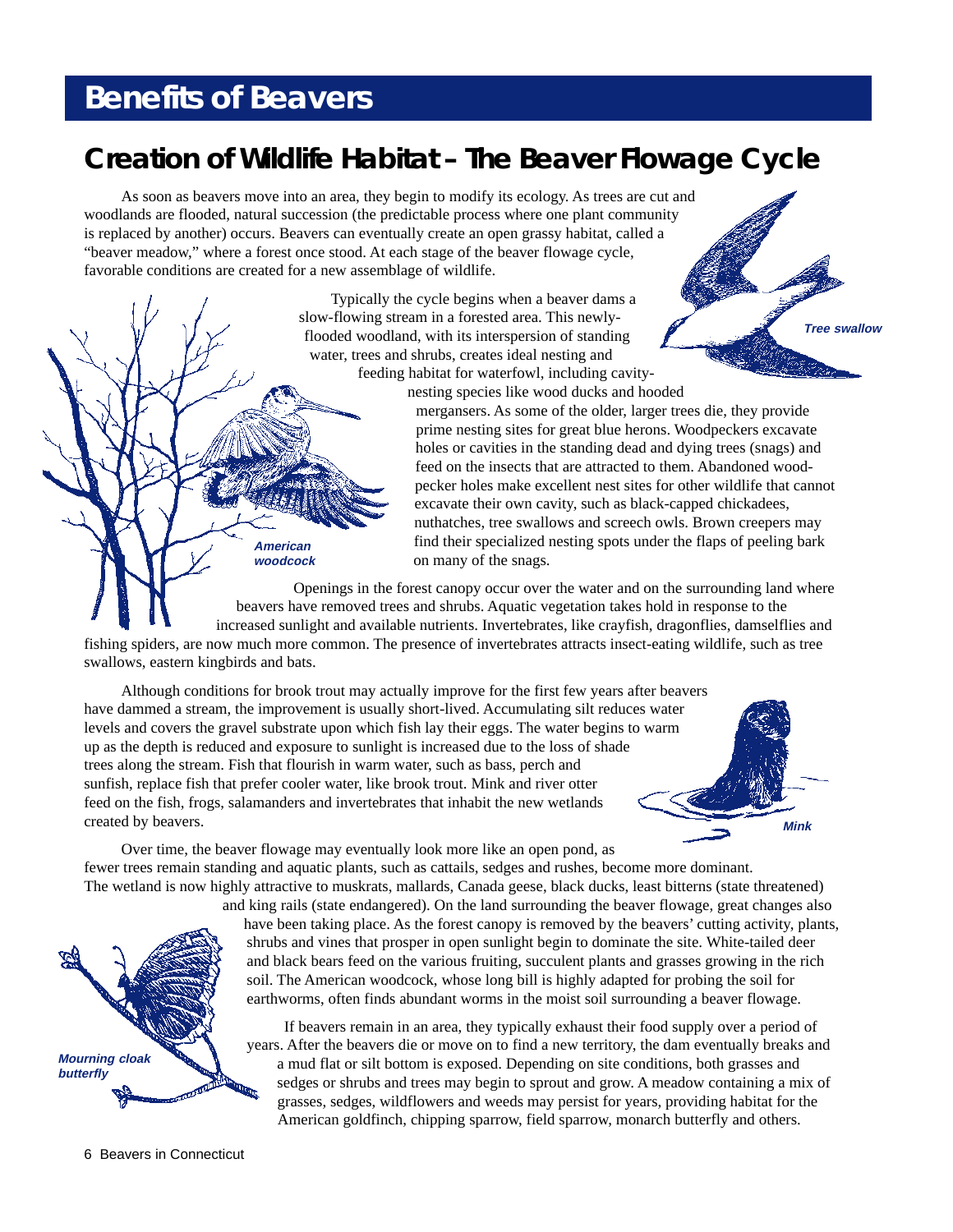Predators, like the red-tailed hawk, fox and coyote, hunt the abundant populations of mice, voles and shrews that find food and cover in the beaver meadow. Dusky salamanders, two-lined salamanders and pickerel frogs also may be present. The meadow may still contain some standing dead trees, indications of its history under the influence of beavers.

After a period of years, shrubs become established and provide habitat for the yellow warbler, common yellowthroat, blue-winged warbler and chestnut-sided warbler. The change in plant communities is variable. It may take 20 to 50 years before the area resembles a forest again. In some cases, a beaver meadow may persist almost indefinitely. Factors influencing succession include initial habitat conditions, water chemistry, soil type, silt depth, amount of decaying vegetation and the length of time beavers are present.

#### **Wetland Values**

**Wood duck**

In addition to providing vital wetland habitat for a diversity of wildlife species, beaver flowages also provide many other functions and values, including:

*Pollution filtration Sediment removal Aquatic productivity Chemical and nutrient absorption Flood control Ground water recharge Aesthetics Recreation Nutrient recycling Water supply Education and scientific research*



#### **Economic Benefits**

As in past history, humans continue to derive

economic benefits from beavers. Beaver pelts are sold to fur buyers who in turn sell them to manufacturers, where they are made into high-quality garments, such as coats, hats and gloves. The castor, obtained from the castor glands, is used as a base for perfumes. The meat may be used for personal consumption or is fed to pets.

From 1996-2000, an average of 926 beavers has been harvested annually in Connecticut during the regulated trapping season. The value of pelts fluctuates each year based on a variety of economic factors, including the demand for goods and the level of economic prosperity, especially in Europe and Asia where many of the furs are purchased.

#### **Educational, Recreational and Aesthetic Benefits**

Beaver flowages can be pleasing, aesthetic additions to a forested landscape. People value having the opportunity to see beavers and other wetland wildlife. Beaver flowages also offer tremendous recreational benefits for people, by providing places for canoeing, fishing, hunting, trapping, birdwatching and photography. As an educational asset, a beaver flowage can also be used as an outdoor classroom for students to learn about wildlife and wetland ecology. Beavers are an integral part of the Connecticut landscape, helping to promote biodiversity in our ecosystem.



**Yellow-rumped warbler**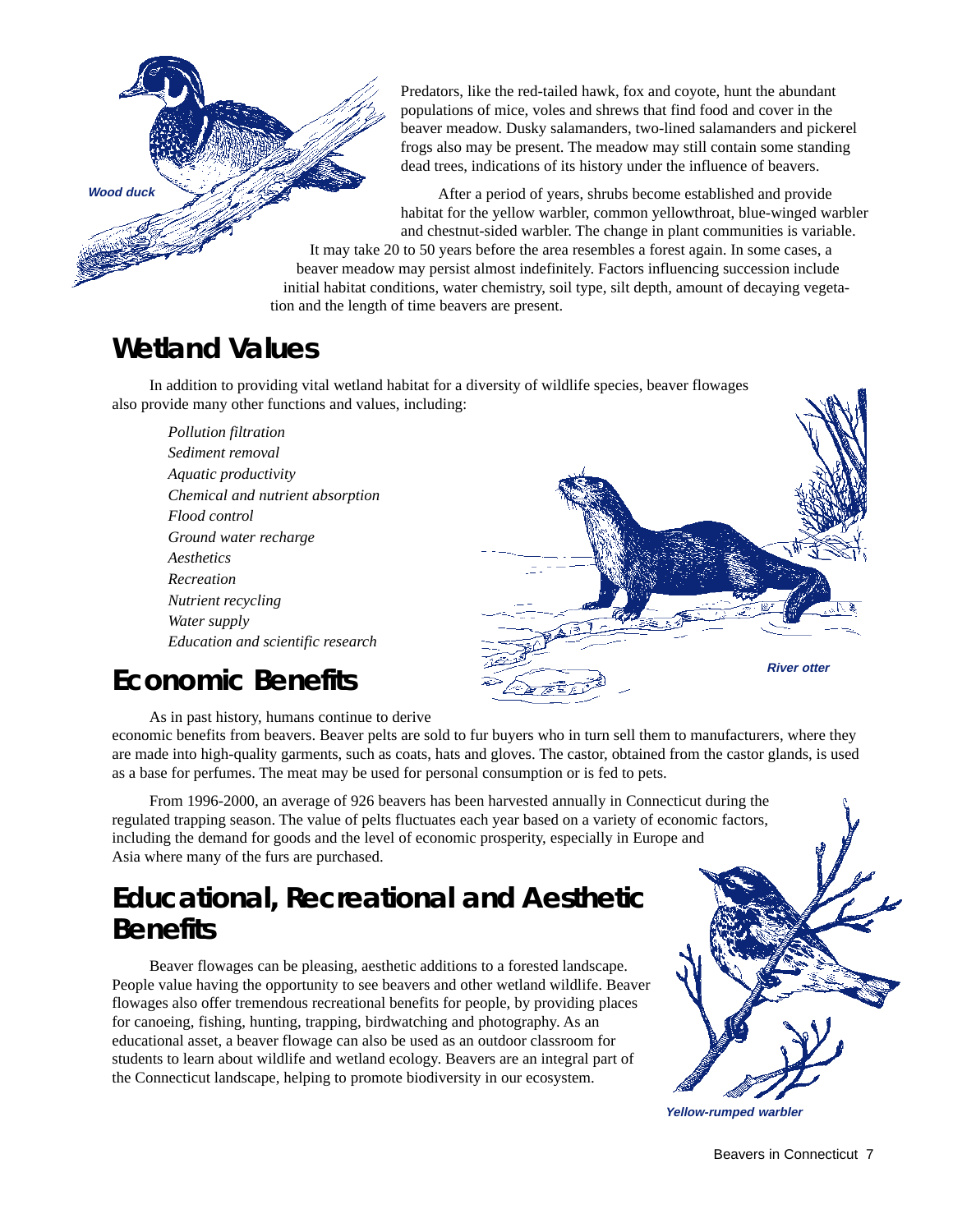# **Beaver/Human Conflicts**

- *Flooding*
- *Tree cutting*
- *Damage to man-made structures*
- *Impacts on other natural resources*
- *Water quality and public health issues*

While beavers can create and enhance wetland wildlife habitat, their activities often conflict with human needs and desires. The majority of conflicts involve flooding and the killing of trees. Trees are killed by felling or girdling, or by the flooding of their root systems for long periods of time. These trees may fall near or on buildings, cars, roads, driveways, railroads or power-lines. Flooding may affect buildings, roads, man-made dams and ponds, parking lots, driveways, agricultural fields, lawns, wells and septic systems. One of the most common complaints in Connecticut is the plugging of culverts that can cause property flooding and road and driveway damage. Beaver dams also may negatively affect other natural resources by altering wetland ecosystems. For example, dams can serve as barriers to migrating fish and cause inundation and siltation of rare plant and animal habitats.

Beaver damage can be costly and frustrating for landowners and others who use the affected areas. Many Connecticut towns spend thousands of dollars annually to break dams and clear culverts. Nationwide, beavers cause millions of dollars worth of damage each year. People living near beaver flowages often express concerns relating to aesthetics, water quality and health issues, such as giardiasis (see insert on giardiasis) and increased mosquito populations (see insert on mosquitoes). Some people feel that beaver activity "ruins" the aesthetics of an area, expressing that the dead

trees and "stagnant" water are unsightly or that the beaver flowage smells. As organic matter builds up in a pond, the natural process of decomposition takes place. In a beaver pond, much of this decomposition occurs where oxygen levels are low or nonexistent. Decomposition under these conditions may create a smell much like rotten eggs. This is natural and there is no cause for alarm. The smell is usually temporary and tends to dissipate as the weather cools or rainfall increases.



#### Giardiasis

Giardiasis is an intestinal infection caused by an organism (a protozoan), known as giardia, that is shed in the feces of humans, dogs, cats, cattle, birds, deer, mice, beavers and other animals. The infection is contracted when food or water contaminated by feces is ingested. Giardiasis is found worldwide, with a higher incidence in countries with poor sanitary conditions. The infection is usually asymptomatic, but it can cause intestinal pain, diarrhea and weight loss.

Outbreaks in the United States have stemmed from contaminated municipal water supplies, with the blame often falling on aquatic and semi-aquatic animals, such as beavers. However, it has not been

clearly established if wildlife species are important reservoir hosts for the organism that causes the illness. In the United States during the last three years, the Centers for Disease Control and Prevention has documented over 50 percent of all giardiasis cases being traced to poor sanitary practices at day care facilities. Human sewage leaks have also been implicated in outbreaks of the infection. Giardiasis can be prevented through proper sanitation and by not drinking untreated surface water. For more information on giardiasis, contact your local public health department.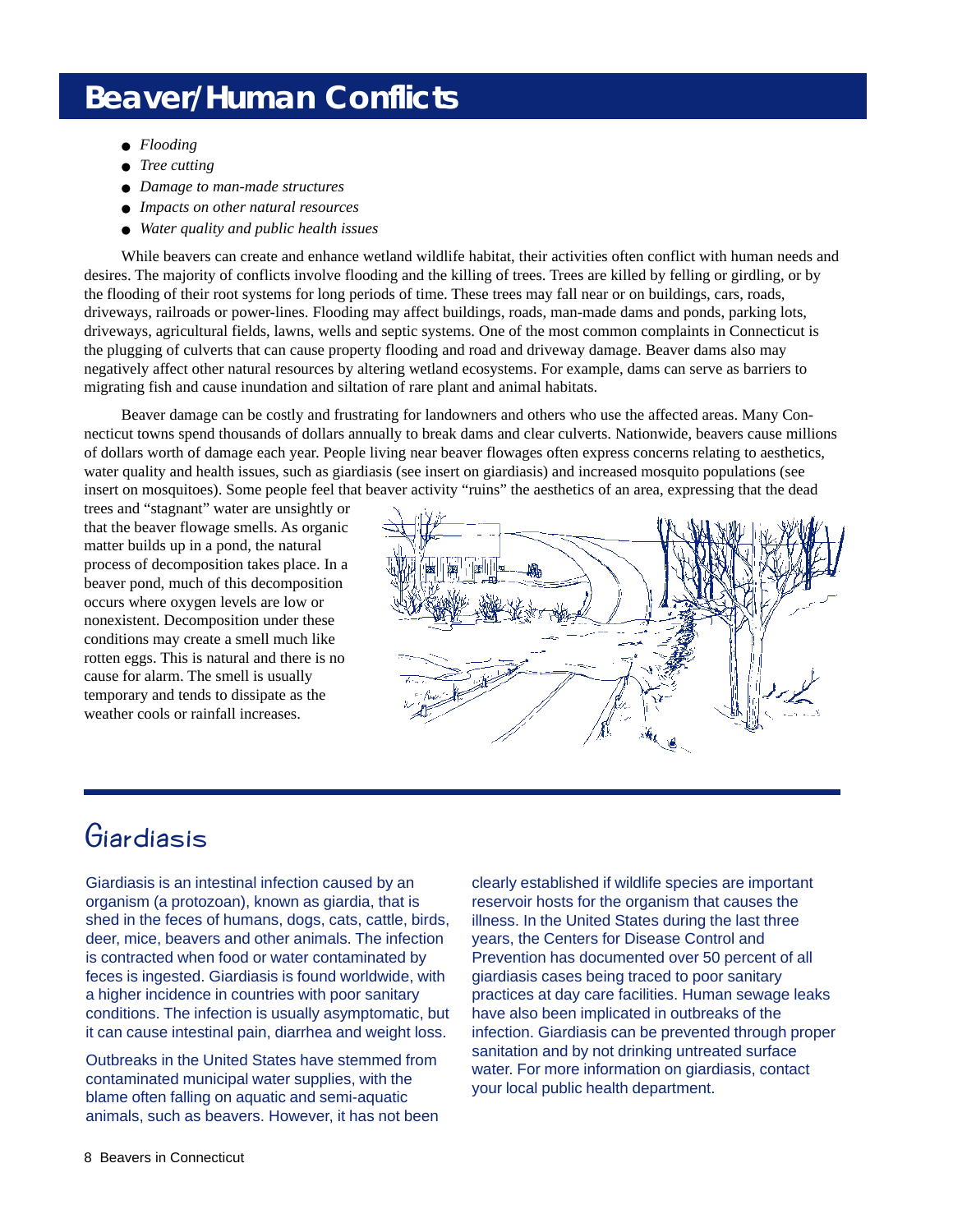# **Preventing and Solving Beaver/Human Conflicts**

The Wildlife Division provides technical assistance to individuals experiencing problems associated with beaver activity. The options available depend on the time of year and the nature and severity of the problem. The following section outlines these options.

#### **Land Use Planning/Development Design**

Many beaver problems are the direct result of human encroachment on their habitat. Beaver/human conflicts can be expected to increase as land in close proximity to wetlands is developed for residential, commercial and industrial use. Municipal land-use planners and inland wetland commissions should be aware of the potential for beaver activity along wetlands and watercourses. Standard setbacks from wetlands may need to be increased based on site-specific characteristics.

Wetland crossings at roads, highways and driveways should be minimized. If a road must cross a wetland, consideration should be given to proper elevations and structure design. Research in New York has found that culvert size and type are the major factors determining whether beavers will plug a pipe. Standard round culverts may restrict stream flow, alter the stream width and may generate noise that attracts beavers. In general, larger cement box culvert or aluminum pipe arch culverts are preferred over smaller round culverts. Bridges are the least likely structures to be

#### **Mosquitoes**

Mosquitoes can exist in almost any natural aquatic environment or artificial container. Examples include salt marshes, swamps, snowmelt pools, shallow depressions or ditches that retain rainwater, tree holes, tire piles, clogged rain gutters and abandoned swimming pools. Connecticut has 48 species of mosquitoes, each with its own unique life cycle. In general terms, some species of mosquitoes lay their eggs on moist substrates (e.g., mud, wet leaves, inside tire casings). The eggs later hatch when the area is flooded by tides, rain water or melting snow. The eggs of other species are laid directly on stagnant water surfaces, hatching within a few days. For all mosquitoes, their development is dependent on water temperature. Mosquito larvae need at least seven to 10 days to fully develop and emerge as adults. Certain species within both of these groups can transmit viruses and other organisms that can cause diseases such as Eastern Equine Encephalitis, West Nile Virus (WNV) and heartworm (which normally affects dogs and cats).

Beavers moving into an area may impact mosquito production, depending on the landscape. River and stream systems that have broad flood plains may contain many shallow depressions that are intermittently flooded as the stream overflows its banks or after heavy rainfalls. Mosquito species that lay their eggs on moist substrates would be expected to reproduce in these flooded depressions. When a wetland is flooded by beaver activity, small, shallow

temporary pools are replaced by deeper permanent water. With this change in water depth, mosquito species that lay their eggs



on the surface of the water would be expected to lay their eggs in the beaver flowage. This change in mosquito species composition may take several years as the new wetland stabilizes. Heavily vegetated edges and shaded eddies, not experiencing direct sunlight and wind, would most likely provide potential mosquito breeding habitat. It is important to note that the populations of mosquitoes within deeper impounded beaver flowages are part of a more complete food web and are more likely to fall prey to fish, aquatic insects, amphibians, reptiles and birds. There is no evidence that the presence of beavers will increase overall mosquito populations; however, their presence does influence what types of mosquitoes may be present.

For information on Connecticut's mosquito virus testing program and test results, contact the State's Mosquito Management information line at 1-866- WNV-LINE (toll-free in Connecticut). For technical questions on mosquitoes and mosquito control measures, contact the DEP Mosquito Management Program, at (860) 642-7630.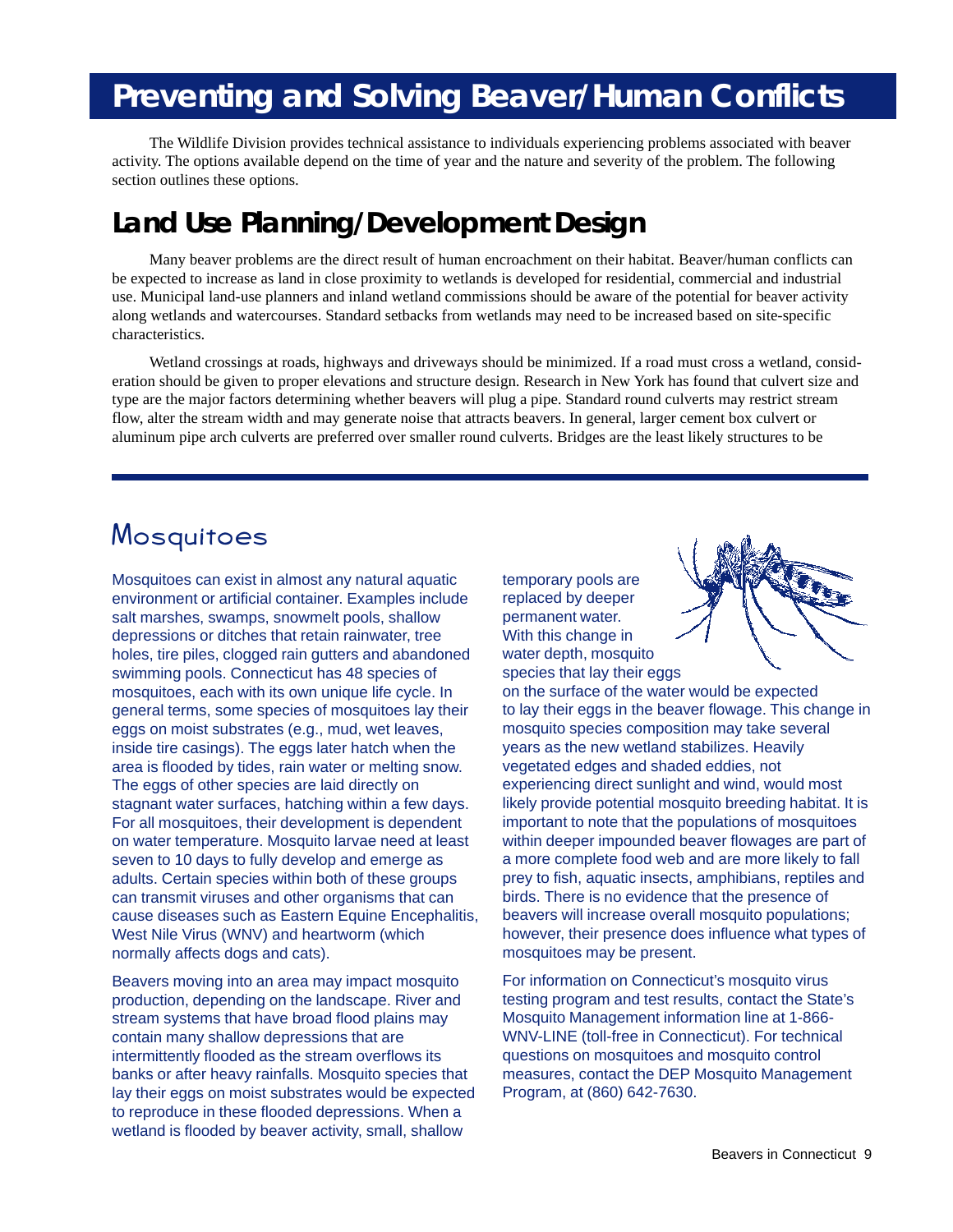dammed because they generally do not restrict the width of the stream. While some of these structures may be more costly to purchase and install initially, the lower maintenance costs resulting from less frequent plugging may represent a significant advantage economically over the long run. On driveways or roads through woodlands where there is light traffic, a shallow water crossing (ford) can be built from stone that will allow water to pass during flooding. This type of shallow water crossing acts much like an emergency overflow spillway on a dam.

#### **Coexistence/Tolerance**

Beavers readily coexist with humans, often successfully surviving in very populated areas. In many circumstances, people experience relatively insignificant beaver damage, such as the cutting of trees around a pond or lake or the flooding of an existing wetland. The beavers are simply doing what is natural and tolerating their activity is part of coexisting with wildlife. Although some landowners may think that the changes that occur when an existing wetland or woodland is flooded by a beaver dam are aesthetically unpleasant, the changes are part of a natural cycle. Wetlands are dynamic systems that should be expected to change over time.

#### **Repellents and Harassment**

There are no known or registered repellants that are effective against beavers and harassment usually does not cause beavers to abandon an area. Dam removal may be an effective technique for discouraging young beavers from establishing new territories in undesirable locations (see section on Dam Removal). In rare instances, such as when a young beaver has not established a territory, continual removal of dam materials may persuade it to abandon the site. Where beavers have been well established, dam removal will only be effective if the beavers have moved out of the area or have been trapped.

Breaching (removing a section of a beaver dam) may be used to relieve a flooding condition. If breaching is being done as an interim measure to reduce flooding, it will need to be done on a regular basis, as the beavers will rebuild the dam each night. Breaching also will be necessary prior to installing fencing at a culvert or a water level control device. These activities are regulated under the Inland Wetlands and Watercourses Act (see sections on Exclusion Fencing and Water Level Control Devices and Regulatory Aspects of Beaver Management).

#### **Protecting Trees and Shrubs**

Enclosing the bottom 4 feet with heavy-gauge wire mesh fencing can protect individual trees. Beavers are not adept climbers and the fence will act as a barrier. The mesh size should not exceed 2 inches by

4 inches and the fence should be secured with metal stakes. Leave a 6-inch space between the tree trunks and the fence to allow for tree growth and to prevent beavers from chewing the bark through the mesh. Do not use light-gauge fencing or chicken wire. Beavers are powerful chewers and they may be able to damage the fencing to get at the trees. Fencing can be especially effective for protecting expensive ornamental trees along ponds, lakes or river edges. A larger area of trees can be protected by placing a 4-foot high wire mesh fence (not exceeding 6 inches by 6 inches) around the site. Those who own shoreline along a large lake and are experiencing light beaver damage to surrounding trees have the option of using the standard wire fence described previously or an electric fence to discourage beavers from taking trees. Electric fences should be set about 4 to 8 inches off the ground.

#### **Exclusion Fencing at Culverts**



Culverts provide a convenient location for beavers to build a dam. The beavers simply plug the culvert, while the roadway serves as the dam. Hazardous driving conditions can result when the culvert is unable to pass adequate amounts

of water during storm events, resulting in a flooded road surface. In addition, standing water adjacent to roads can destabilize roadbeds and create serious settling, cracking and pothole problems. To prevent beavers from directly plugging a culvert, a fence may be installed in front of the culvert as soon as it is evident that a beaver problem exists or is likely to develop. Ideally, the beaver builds its dam against the fence, leaving the culvert to drain water as it was intended. This should alleviate flooding of water over the road and still allow the beavers to create an impoundment.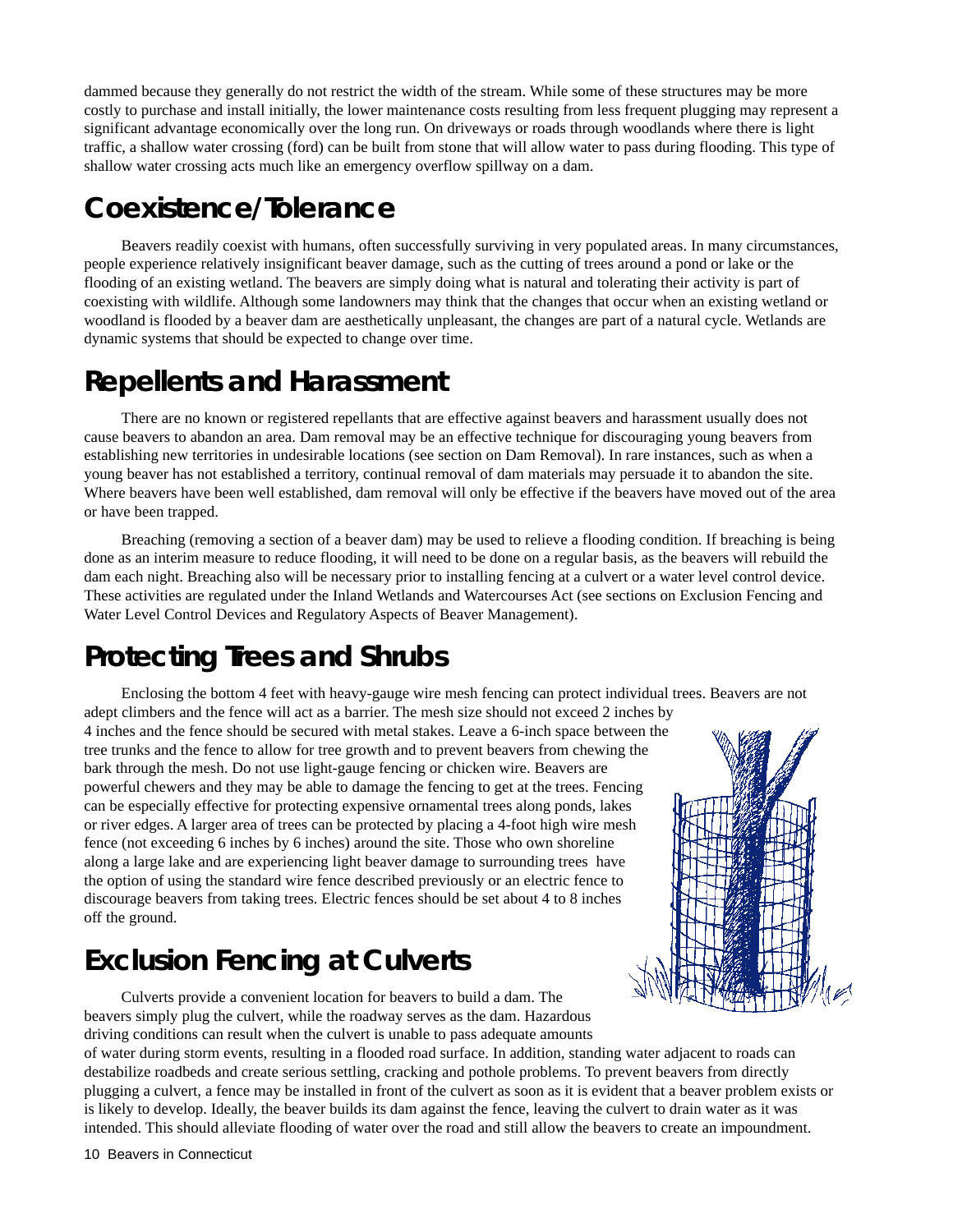Before installing exclusion fencing, all debris should be removed from the culvert. Care must be taken to release the water slowly to avoid potential downstream flooding. After the dam is removed, exclusion fencing should be installed immediately as beavers will begin rebuilding the dam overnight. Fencing material should be heavy-gauge woven wire (e.g., concrete reinforcement wire), 5 feet high, with no larger than 6-inch mesh openings. It also should extend back to the culvert walls or cement abutments. The fence should extend out 10 to 20 feet from the culvert, shaped as a half circle and secured to the bottom of the beaver flowage with metal posts. At sites where the topography makes it impossible to assure that the fencing is flush with the wetland bottom, it may be necessary to construct a wire bottom to the exclusion fencing. If the fence



cannot be installed for several days, wooden sticks or iron pipes should be driven into the wetland bottom in front of the culvert to prevent the beavers from plugging it.

The use of fencing to alleviate roadside beaver problems has its limitations. Freezing and thawing can damage wire; therefore, maintenance must always be factored in. Existing topography and the feasibility of installing the fence also must be considered.

#### **Water Level Control Devices**

In some beaver complaint situations that involve flooding, a water level control device (WLCD) may be effective in reducing water levels to a tolerable level. "WLCD" is the general term applied to any type of device installed through a beaver dam to maintain a constant flow of water through the dam. Ideally, WLCDs are used in situations where some reduction in water depth (usually a minimum reduction) would create a tolerable situation for the people involved, yet maintain beavers at the site so that valuable wetland wildlife habitat can be conserved.

The use of WLCDs in beaver management originated in the late 1920s. Although the concept is generally the same, there are a variety of well-established designs, including "beaver pipes" (perforated plastic or aluminum pipes), "New Hampshire beaver pipes" (3-sided wooden box with a wire bottom), "Clemson Pond Leveler" (perforated pipe surrounded by a wire mesh cylinder and a standpipe outlet), "beaver baffler" (pipe created by multiple layers of fencing), and the Massachusetts design (flexible plastic pipe with a wire box protecting the inlet). Regardless of what the devices are called, the idea is to reduce the sound and sensation of water flow through the device so that the beavers will not plug it.

WLCDs work best where there is one main dam located at the outlet of a waterway. They do not work well when beavers have a number of locations to build a dam, such as in a meandering stream course. A water depth of 3 to 4 feet is needed at the location of pipe installation. Entrances to the lodge must remain underwater and there must be sufficient water depth so the beavers will not be frozen into their lodge during winter. Landowners must still tolerate some



**Massachusetts beaver pond leveler\***

**Water Level Control Devices**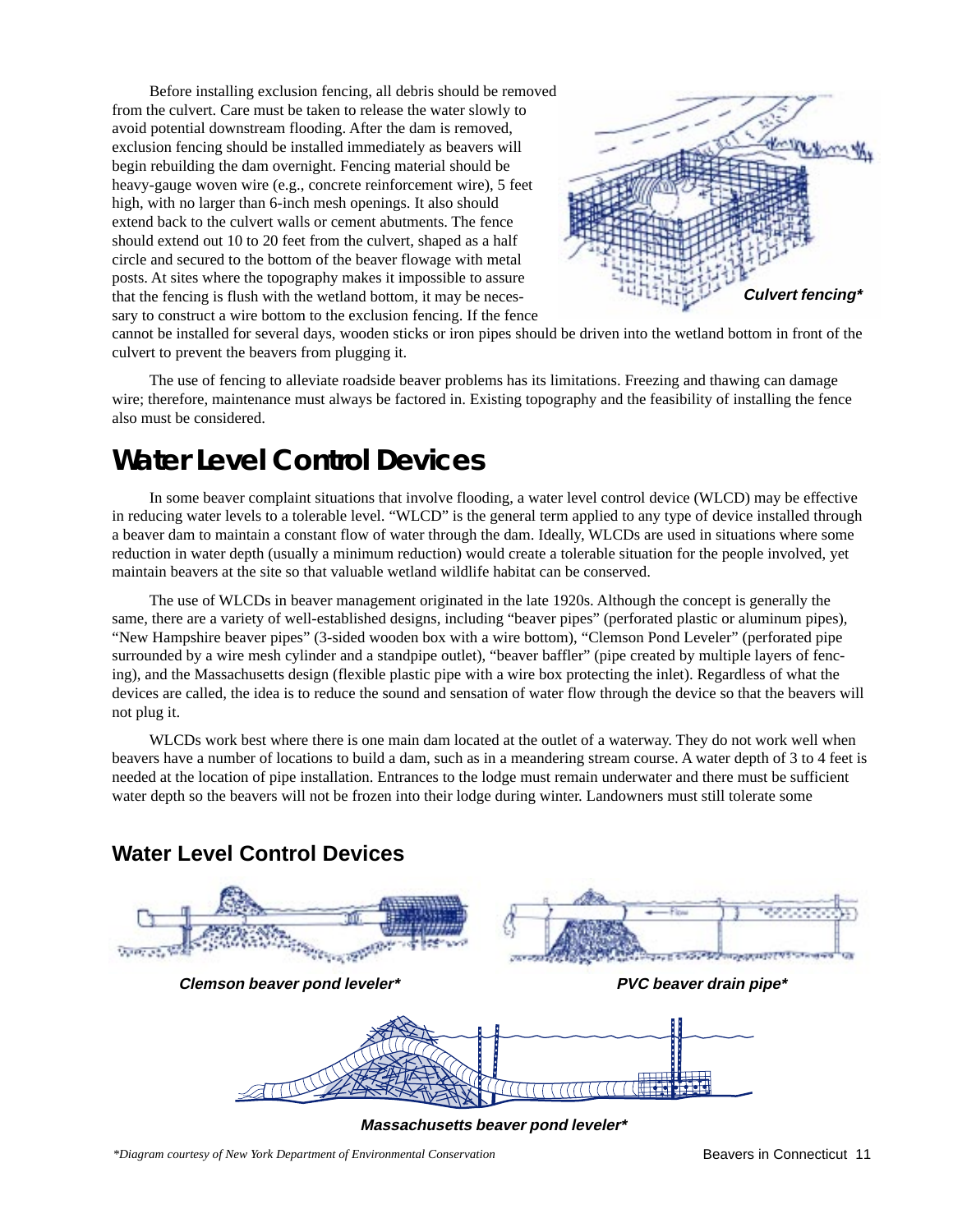#### **Combination Exclusion Fencing and Beaver Pipes**



flooding, especially during storm events. The height at which the outlet end of the pipe is set determines the water level, provided sufficient pipes are used to handle normal runoff. As long as the pipes continue to pass incoming flow, water levels should remain relatively stable (excluding storm events), regardless of the height of the beaver dam. Excess water from heavy rains will flow over the dam.



A combination of pipes and fencing can be used at a roadside culvert where a reduction in water level is desired. After the beaver debris is cleared from the culvert and a woven wire fence is installed as described previously, pipes may be added as shown (see figure on previous page). (Contact the Wildlife Division for a list of licensed commercial Nuisance Wildlife Control Operators who are available to provide assistance in the use of fencing and water level control devices to address beaver flooding problems.)

#### **Exclusion Fencing at Pond Drains and Water Control Structures**

Beavers often cause problems in ponds and lakes by plugging outlet pipes or concrete water control structures at man-made dikes or dams. At the first sign of beaver occupation, protective measures should be taken. Fencing the structures with a heavy-gauge, woven-wire mesh will prevent beavers from directly plugging the outlet pipes and make maintenance of these structures more efficient. However, fencing will not control water levels. Landowners must take responsibility to maintain the flow of water through the control structure. Removal of the beavers may be necessary if potential downstream flooding would create a public health or safety problem. Anyone who is concerned that beaver activity at a dam may pose a downstream safety hazard should contact the Dam Safety Section of the DEP Inland Water Resources Division, at (860) 424-3706.

#### BE ADVISED

● Water level control devices (WLCDs) should only be used at sites where the intention is to maintain a tolerable water level for both beavers and humans.

● While exclusion fencing and WLCDs may remedy a site-specific beaver problem, they do nothing to curb beaver population growth.

● WLCDs require regular monitoring and maintenance.

● The installation of fencing or WLCDs and the removal or breaching of dams are considered regulated activities under the Inland Wetlands and Watercourses Act (Connecticut General Statutes Sections 22a-36 through 22a-45). A town's wetland commission needs to be contacted before any work can be undertaken.

● To obtain instructions and a list of materials required to install a WLCD, contact the Wildlife Division.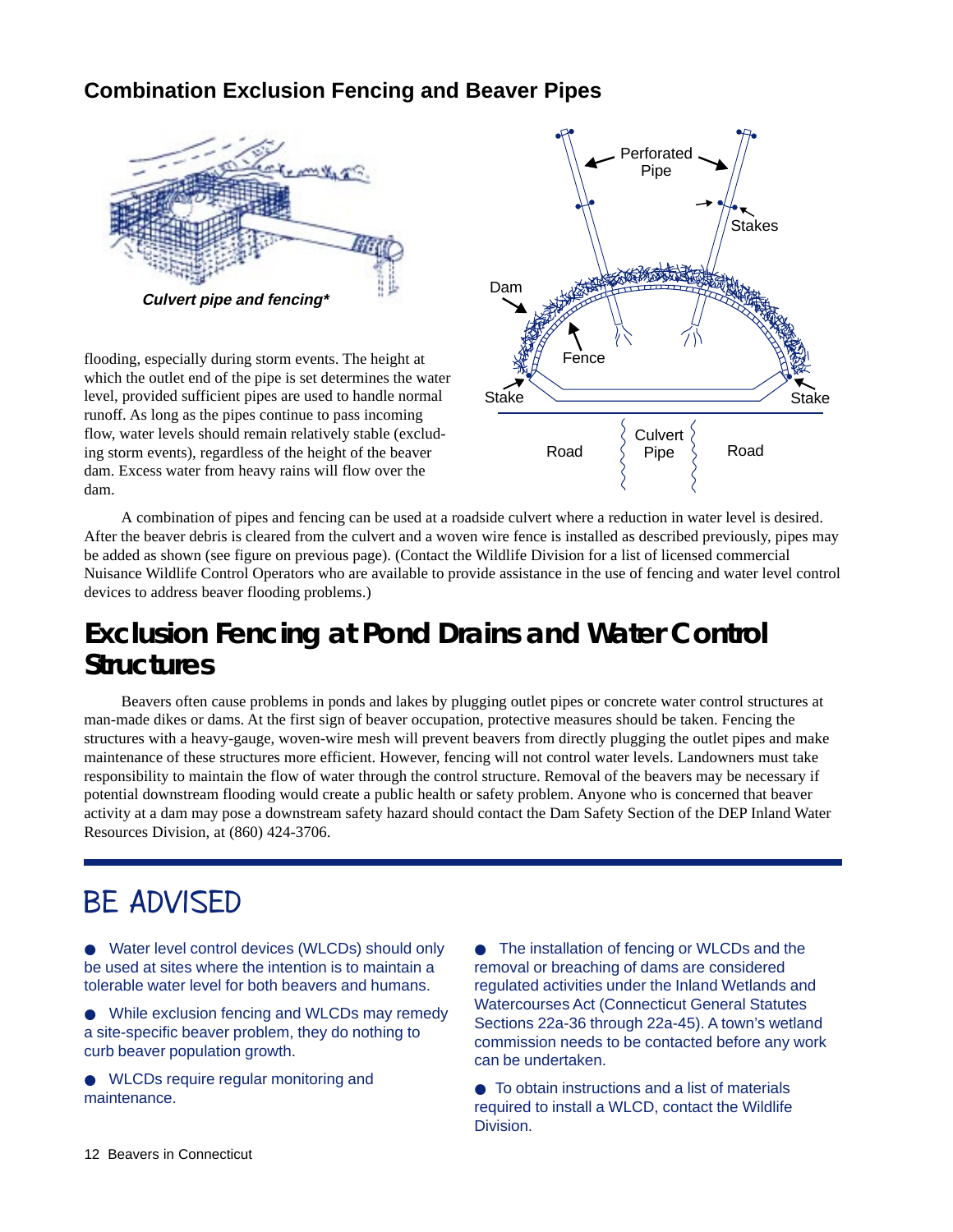#### **Trapping**

In situations where the presence of beavers cannot be tolerated or the landowner wishes to control the number of beavers on his/her property, trapping during the regulated winter trapping season is the most effective approach (consult the current Connecticut Hunting and Trapping Guide for season dates). Approximately 70 percent of the beavers harvested annually in Connecticut are taken in direct response to nuisance complaints from the general public. Trapping removes a portion of the beaver population each year. Consequently, population growth is stablized and conflicts with humans are reduced.

Trapping season dates are established so that beavers are harvested at the time of year when the fur is of greatest value. Thus, the populations are managed as a renewable natural resource. Trapping season results are monitored through a mandatory pelt-tagging program. All trappers must obtain written permission from the property owner before trapping on private land and they must follow all trapping laws and regulations, which are among the strictest in the country. (Contact the Wildlife Division for a list of volunteer trappers who are available to provide assistance.) Special authorizations to trap beaver outside of the regulated season may be issued by the Wildlife Division where beaver activity threatens public health and safety or causes damage to agricultural crops (see section on Regulatory Aspects of Beaver Management).

# **Long-term Population Management**

While exclusion fencing and WLCDs may remedy site-specific beaver problems, these techniques will not curb beaver population growth. In Connecticut, there is little natural predation or disease to control beaver populations. Historically, the eastern timber wolf was considered a major predator of beavers. However, wolves were extirpated from Connecticut and neighboring states shortly after the arrival of the colonists and they are not likely to return to the highly developed eastern landscape. Today, bobcats, coyotes, otter and mink may prey on beaver kits and occasionally adults, but natural predation does little to reduce the overall population of beavers. Some beavers are killed by vehicles or they die of natural accidents, injuries or disease, but none of these sources of mortality are significant. Humans remain the primary factor controlling the population growth of beavers.

# **Carrying Capacity**

Beavers are territorial, allowing only one colony or family unit to occupy a given area. If beaver populations were allowed to grow unchecked, complaints would rise dramatically because beavers would be forced to occupy more sites, including those that could cause conflicts with people. Beavers have the ability to exhaust the food supply in an area and make it unsuitable for further occupation.

The ability of an area to support a wildlife population is limited by biological factors, including food, water and cover. The capacity of an area of land to support a healthy population of any one species over time is referred to as its "biological carrying capacity" (BCC). The reproductive potential of most wildlife species can cause their populations to exceed BCC. If this occurs, the habitat quality decreases and the physical condition of the animals can decline.

"Cultural carrying capacity" (CCC) is defined as the maximum number of animals that can coexist with local human populations. This concept is used to define the negative aspects of high deer populations in relation to the current human population, but the concept can easily be applied to beaver populations. Due to the high level of development in relation to Connecticut's relatively small land base, a population can reach CCC long before it reaches BCC. While Connecticut could biologically provide more habitat for beavers, a higher population would cause a dramatic increase in the number of complaints and have a negative effect on other natural resource values.

#### **Does Trapping Harm Wildlife Populations?**

The annual removal of beavers during the regulated winter trapping season is the best long-term solution to maintaining a balance between beaver populations, suitable beaver habitat throughout the state and human land uses. A yearly harvest by regulated trapping helps to ensure that beavers will not become so abundant that there is no suitable habitat left for them to occupy over large areas. Trapping in Connecticut is strictly regulated. It is only allowed for species that are common throughout the state. Most wildlife populations produce more animals than their habitats can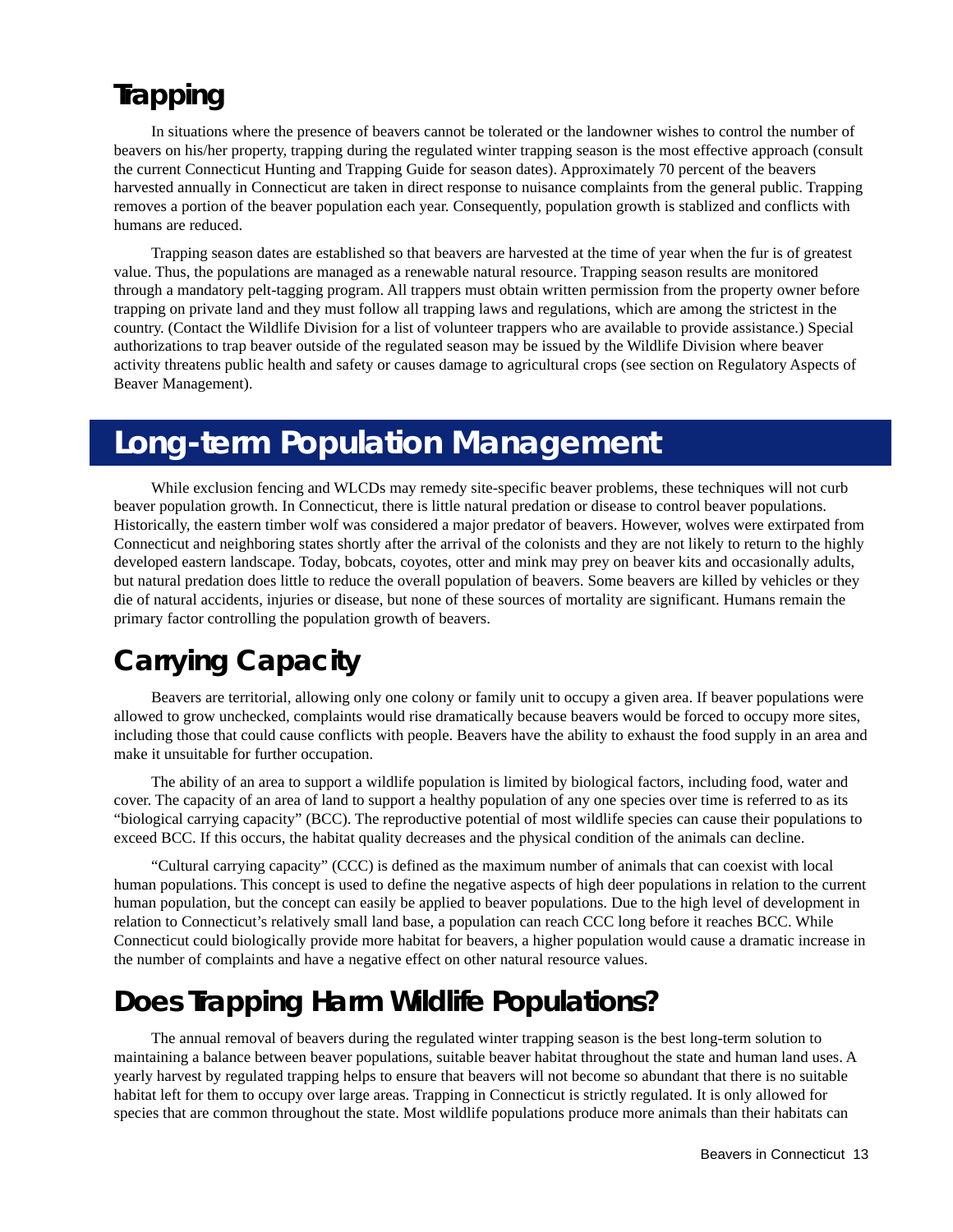support. When this happens, there may be an increase in natural mortality, an expansion of the population into marginal habitats or both. Trapping can remove a portion of the surplus animals and helps keep populations in balance with BCC and CCC. Restrictions such as seasons and bag limits are used to prevent overtrapping. Trappers' reports help wildlife biologists to monitor harvest and the status of wildlife populations.

#### **Why Not Relocate?**

Many people request that the beavers causing problems on their land be live-trapped and relocated. While this was an important technique for reestablishing beaver populations in unoccupied range from the 1950s to the 1970s, relocation is no longer considered a viable option for alleviating beaver problems in Connecticut. In heavily developed states where beaver populations are abundant and widely distributed, it is highly probable that this technique will create new problems. While suitable unoccupied habitats still exist in the state, relocated animals seldom stay in the area where they are released. Beavers that do remain at the relocation site will soon produce offspring that will be forced out of the parent colony at two years of age. These two-year-old beavers must travel in search of new unoccupied habitats where they can establish a territory of their own. From an ecological perspective, it is undesirable to have all potential beaver habitats occupied at once. Rather, a mosaic of wetland habitat types in different stages of succession is desired across the landscape. Most importantly, moving beavers does not reduce the overall beaver population and, thus, does not reduce the number of complaints and damage.

# **Regulatory Aspects of Beaver Management**

#### **Regulated Trapping**

Section 26-72 of the Connecticut General Statutes (CGS) gives the Commissioner of the Department of Environmental Protection the authority to regulate the taking of furbearing animals. This includes establishing open and closed seasons, legal methods of take and season harvest limits. The DEP also can authorize trapping outside of the regulated trapping season for specific reasons, such as where public health and safety are jeopardized or natural or agricultural ecosystems are threatened (CGS Section 26-3). Wildlife Division staff can coordinate on-site inspections to verify if outof-season trapping is warranted. Out-of-season trapping may be done by landowners or lessees of property sustaining agricultural damage (CGC Section 26-72), or by Nuisance Wildlife Control Operators—licensed commercial contractors in the business of nuisance wildlife control (CGS Section 26-47) and volunteers (CGS Section 26-7) who possess the necessary authorization issued by the DEP.

# Beaver Trapping Objectives

● Maintain a healthy statewide beaver population at a level compatible with current land use patterns and habitat availability.

- Provide landowners with a cost-efficient option for eliminating or greatly reducing property damage, thus cultivating an attitude of tolerance among landowners. Approximately 70 percent of all beaver trapping is conducted in direct response to landowner complaints.
- Ensure perpetuation of the beaver population by not allowing large areas of habitat to become exhausted simultaneously.

● Provide for the cultural, economic and sustainable use of a renewable resource that will help to control the increase in the beaver population.

● Preserve rare and endangered species, anadromous fish runs and other sensitive natural resources jeopardized by beaver activity at ecologically important sites.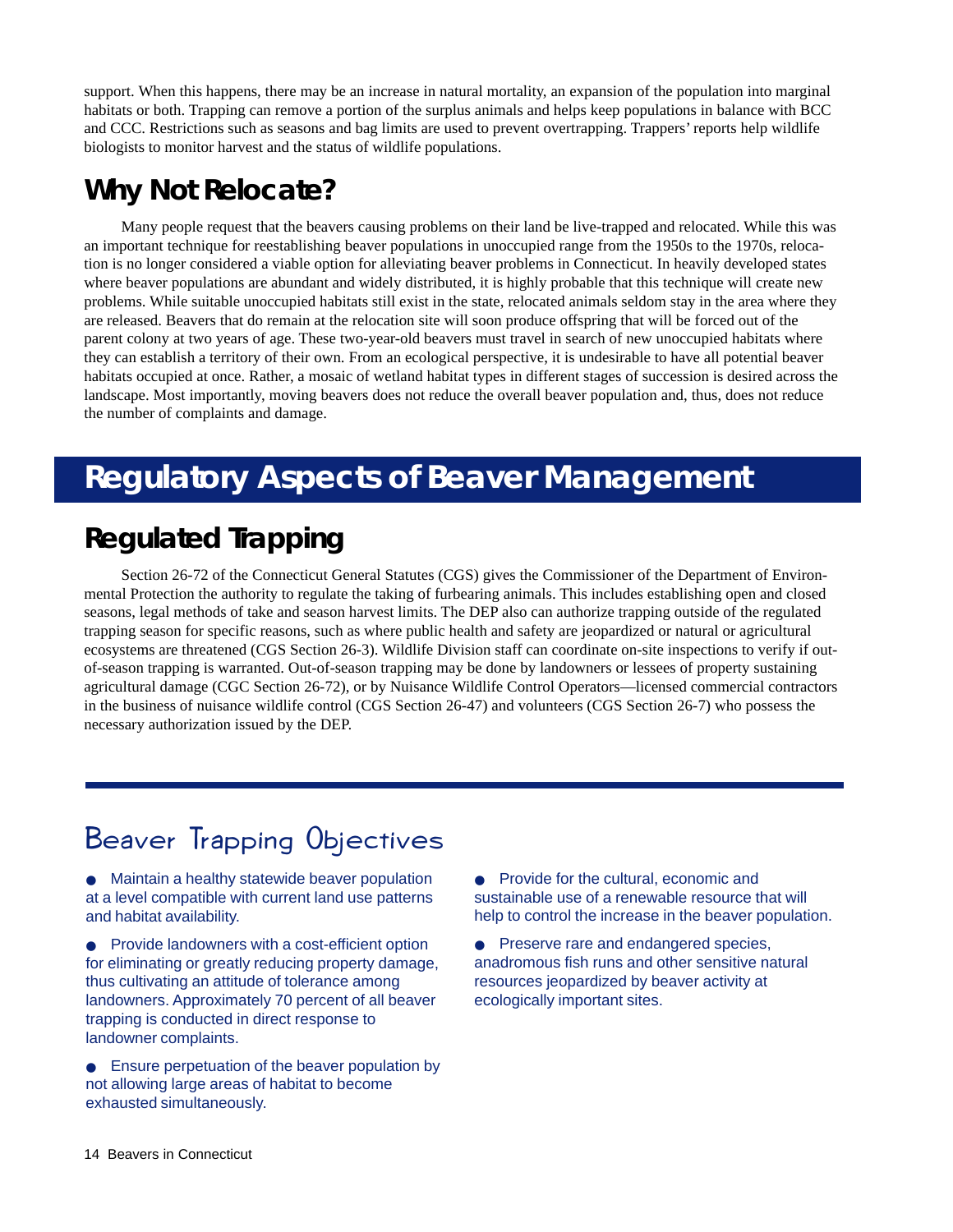#### **Beaver Dam Removal/Breaching**

The breaching or removal of beaver dams and the installation of fencing or WLCDs are generally considered regulated activities under Connecticut's Inland Wetlands and Watercourses Act and should be done with great care under the auspices of the appropriate wetland agency. These activities can pose danger to life and property downstream and have negative environmental consequences, including disruption of wildlife and fisheries habitat, downstream siltation and erosion. Permit determinations are made by the appropriate wetland agency.

#### **Man-made Dams**

Many man-made dams, large enough to cause a loss of life or property if they were to breach or fail, come under the jurisdiction of the DEP Dam Safety Section as outlined in the Dam Safety Statutes (CGS sections 22a-401 through 22a-411). Under state statute, the DEP can request the removal of beaver debris or a beaver dam if the debris/dam is constructed on or is obstructing an existing dam or dike regulated by the DEP. Maintaining unobstructed principal and emergency spillways is essential for ensuring that the dam's hydraulic capacity and structural integrity are not compromised. Failure to comply with such a request may result in formal enforcement action being taken in order to remove the beaver debris/dam.



#### The Inland Wetlands and Watercourses Act

In 1972, the Connecticut State Legislature enacted the Inland Wetlands and Watercourses Act (CGS Sections 22a-36 through 22a-45). With this legislation, the General Assembly recognized that the "inland wetlands and watercourses of the state of Connecticut are an indispensable and irreplaceable but fragile natural resource with which the citizens of the state have been endowed." The purpose of the Act is to provide for the protection, preservation, maintenance and use of inland wetlands and watercourses by minimizing their disturbance and pollution; maintaining and improving water quality; preventing damage from erosion, turbidity or siltation; and preventing loss of fish and other beneficial aquatic organisms, wildlife and vegetation.

Because wetlands and watercourses are of such great biological, cultural, aesthetic and economic importance, most activities in wetlands and watercourses are regulated. A regulated activity is defined as "any operation within or use of a wetland or watercourse involving the removal or deposition of material, or any obstruction, construction, alteration or pollution of such wetlands or watercourses." The Act delegates the authority to regulate wetlands and watercourses to each town. All towns have an appointed wetlands agency/commission that is responsible for determining whether an activity proposed within or adjacent to a wetland or watercourse will require a permit. Certain activities in or around wetlands and watercourses also may require review and approval beyond the local wetlands agency (e.g., the DEP has jurisdiction over activities within tidal coastal or navigable waters). For more information, contact your town's wetland commission.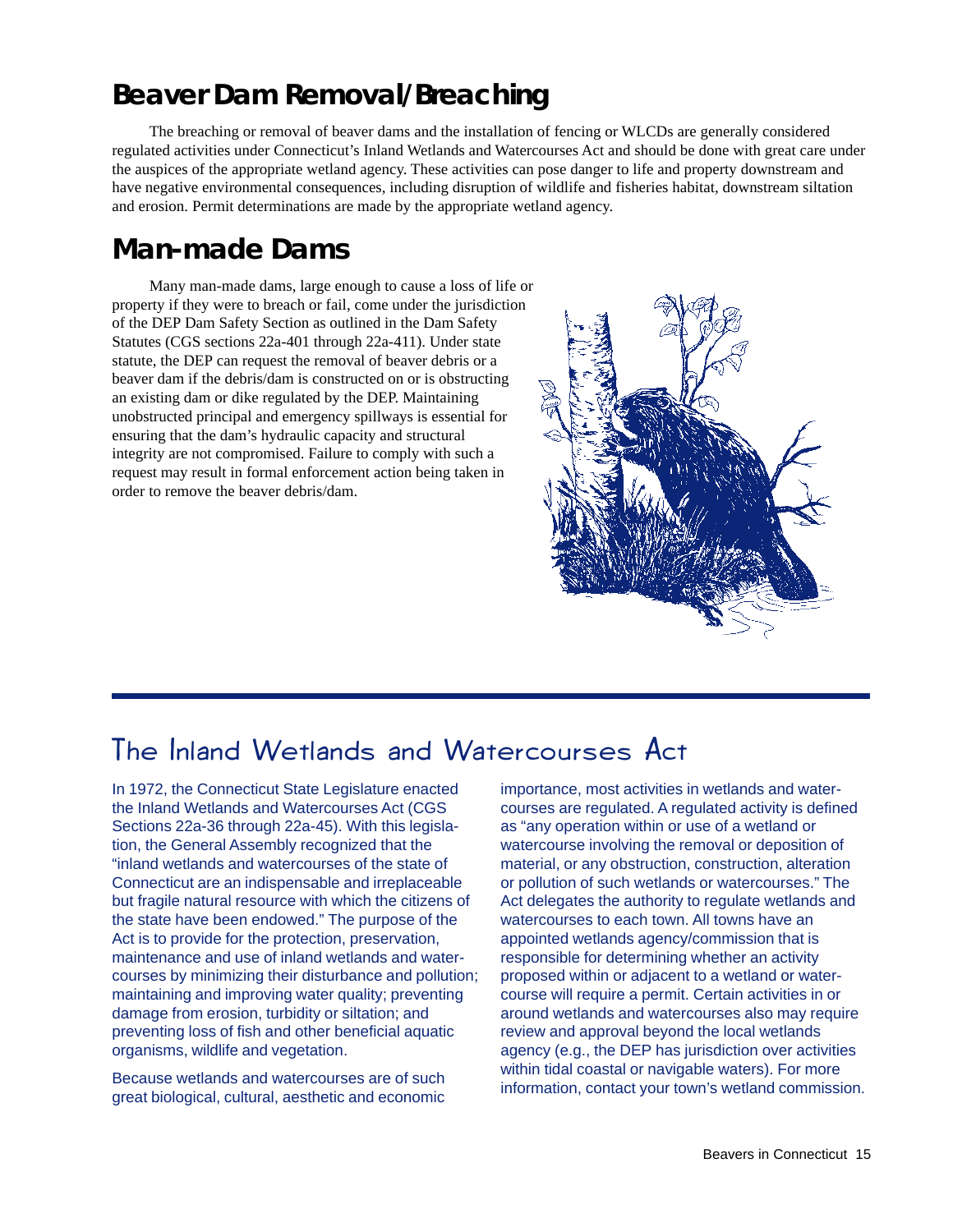#### **Summary**

Beavers are fascinating animals, inspiring wonder when we examine their ecology, adaptations and the role they play as a keystone species in creating a diversity of wetland habitats across the Connecticut landscape. However, beaver activity can also cause property damage and economic loss, jeopardize other rare natural resources and create public health and safety concerns.

Landowners and others sustaining damage need to have flexibility and choice in dealing with beaver problems. A combination of factors, including the individual landowner's attitude, site characteristics, the severity of damage being sustained, off-site impacts and other natural resource values, should be considered when deciding what option or options are best suited to resolve a particular nuisance beaver problem. Successful management of beaver problems will require that all the management options discussed in this booklet be used at various times. The annual trapping of a limited number of beavers will prolong the life of a colony and the associated benefits, while minimizing potential human/ beaver conflicts. Protective fencing can be employed if tree cutting is a problem. A WLCD can be installed at a road culvert if site factors are favorable and periodic maintenance is practical. If the presence of beavers is not acceptable, trapping can be conducted during the regulated season.

The Wildlife Division seeks to manage a healthy, well-distributed beaver population in suitable habitat throughout Connecticut, while minimizing potential human conflicts. By providing resource information and management options through publications, presentations and individual technical assistance, either by phone or through on-site inspections, the Wildlife Division hopes the public will have a better understanding of the options available for resolving human/ beaver conflicts. While the Division will continue to use and promote a variety of solutions for site specific problems, the regulated beaver trapping season will remain a key management tool. Trapping is the only technique that limits the growth of the beaver population in a landscape with limited biological and cultural carrying capacity.

#### Where to Go for Help

If you have a beaver complaint or would like more information on controlling beaver damage, contact the DEP Wildlife Division office nearest you:

DEP Eastern District Headquarters 209 Hebron Road Marlborough, CT 06447 860-295-9523

DEP Wildlife Division Sessions Woods Wildlife Management Area P. O. Box 1550 Burlington, CT 06013 860-675-8130

Dam safety issues should be directed to:

DEP Inland Water Resources Division Dam Safety Unit 79 Elm Street Hartford, CT 06106 860-424-3706

DEP web site: http:\\dep.state.ct.us

Questions concerning wetlands regulations should be directed to your town's wetland commission.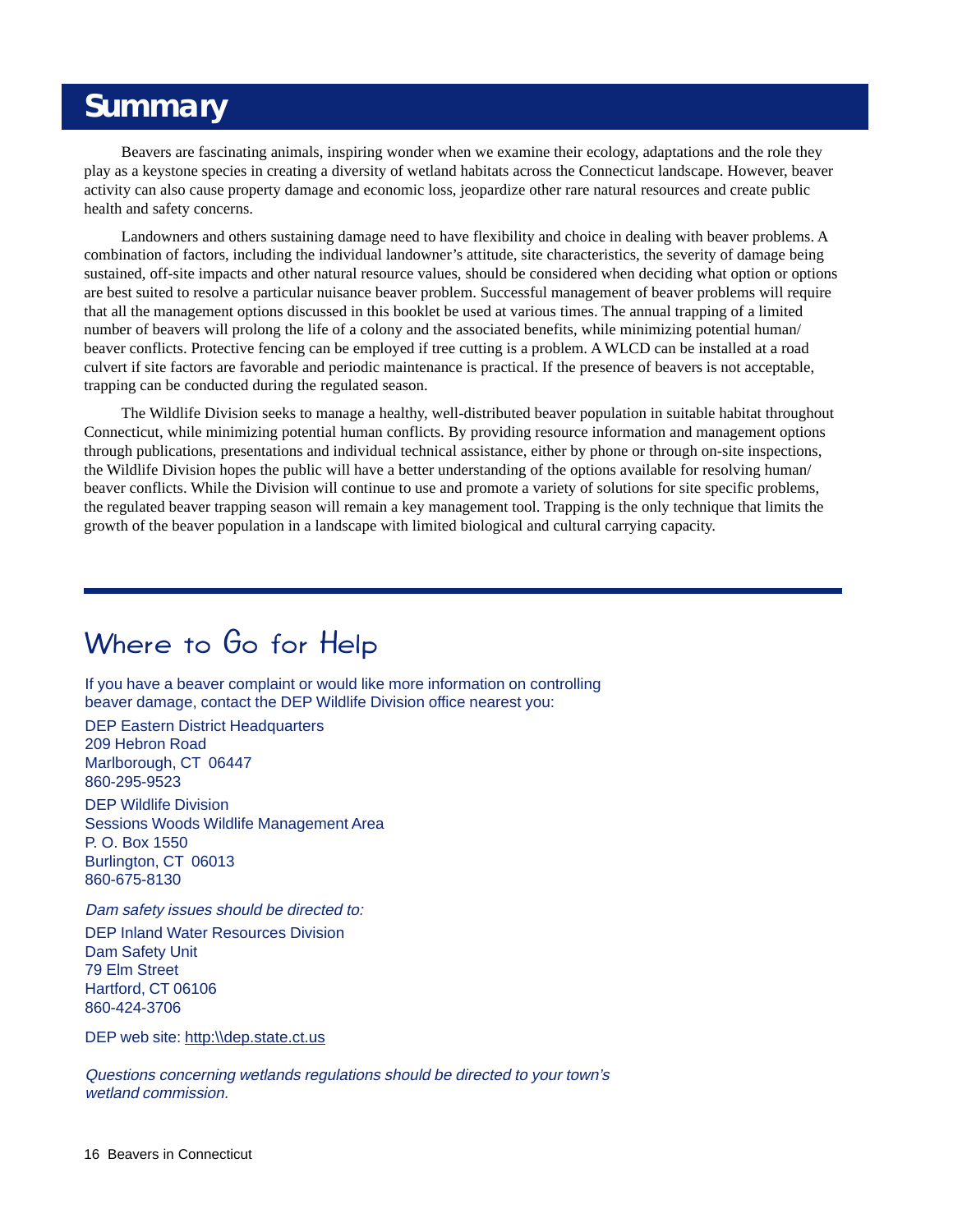#### **References and Suggested Readings**

Allen, A. W. 1982. Habitat suitability index models: beaver. Habitat Evaluation Procedures Group. Western Energy and Land Use Team. U. S. Fish and Wildlife Service, Fort Collins, CO.

Benyus, J. M. 1989. The field guide to wildlife habitats of the eastern United States. Simon and Schuster, Inc. New York, NY.

De Almeida. 1987. Nuisance furbearer damage control in urban and suburban areas. Pages 996-1006 *in* Novak, M., J. S. Baker, M. E.Obbard and B. Malloch. Wild furbearer management and conservation in North America. Ontario Trappers Association, North Bay, Ontario, Canada.

D'Eon, R. G., R. Lapointe, N. Bosnick, J. C. Davies, B. MacLean, W. R. Watt and R. G. Wilson. 1995. The beaver handbook: a guide to understanding and coping with beaver. Ontario Ministry of Natural Resources, Northeast Science & Technology. Publication FG-006.

Godin, A. J. 1977. Beaver. Pages 104-110 *in* Wild mammals of New England. The Johns Hopkins University Press, Baltimore, MD and London, England.

Hammerson, G. A. 1994. Beaver (*Castor canadensis*) ecosystem alterations, management, and monitoring. Natural Areas Journal 14(1).

Hill, E. P. 1982. Beaver. Pages 256–281 *in* Chapman, J. A. and Feldhamer, G. A., editors, Wild mammals of North America. Johns Hopkins University Press, Baltimore, MD.

Hamelin, D., D. Daugherty, G. Fuerst, D. Jenks, T. Raffaldi, V. Gilligan, G. Golja and B. Tuller. 1997. Beaver damage control techniques manual. New York State Department of Environmental Conservation, Bureau of Wildlife.

Hifiker, E. L. 1991. Beavers, water, wildlife and history. Heart of the Lakes Publishing, Interlaken.

Jackson, S. and T. Decker. Undated. Beavers in Massachusetts: Natural history, benefits, and ways to resolve conflicts between people and beavers. University of Massachusetts, Massachusetts Division of Fisheries and Wildlife.

Jensen, P. G., P. D. Curtis and D. L. Hamelin. 1999. Managing nuisance beavers along roadsides. A guide for highway departments. Cornell Cooperative Extension, Cornell University, Ithaca, NY.

Langlois, S. A. 1994. Beaver in the present and future. Massachusetts Wildlife, Massachusetts Division of Fish and Wildlife. Vol. 44(4): 22-27, 30-32.

Langlois, S. and T. Decker. 1997. The use of flow devices in addressing flooding problems. Massachusetts Division of Fish and Wildlife.

Lisle, S. Draft 1998. Peneboscot nation methods to control damming by beavers.

Mirick, P. G., 1994. Empire Builders. Massachusetts Wildlife, Massachusetts Division of Fish and Wildlife. 44(4): 22-27, 30-32.

Miller, J. E. and G. K Yarrow. 1994. Beavers. Pages B-1–B-11 *in* S. E Hygnstrom, R. M. Timm and G. E. Larson, editors. Prevention and control of wildlife damage. University of Nebraska Cooperative Extension, Lincoln, NE.

Novak, M. 1987. Beaver. Pages 282-312 *in* Novak, M., J. S. Baker, M. E. Obbard and B. Malloch, editors. Wild furbearer management and conservation in North America. Ontario Trappers Association, North Bay, Ontario, Canada.

Organ, J. F., R. F. Gotie, T. H. Decker and G. R. Batcheller. 1998. A case study in the sustained use of wildlife: the management of beaver in the northeastern United States. International Union for Conservation of Nature and Natural Resources.

Rothbart, P. 1998. Beaver–Too much of a good thing? Pages 8-9 *in* K. Herz, editor. Connecticut Wildlife. Connecticut Department of Environmental Protection, Wildlife Division.

Rue III, L. L. 1964. The world of the beaver. J. B. Lippincott Company, Philadelphia and New York

Wood, G. W. and L. A. Woodward. 1992. The Clemson Beaver Pond Leveler. Proceedings of the Annual Conference of the Southeast Association Fish and Wildlife Agencies. 46:179-187.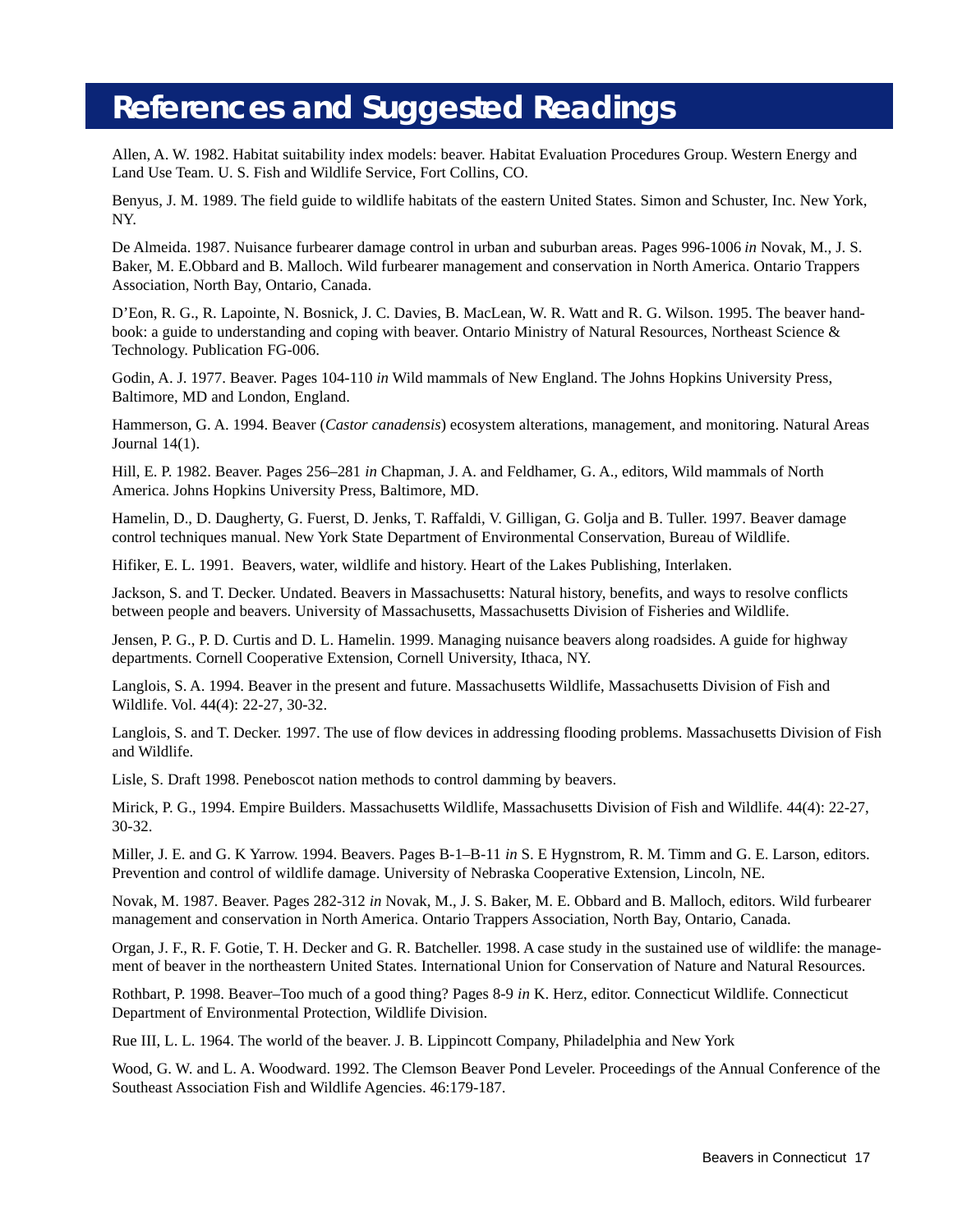# **Quick Facts**

**Mid-1800s:** Beavers no longer existed in Connecticut. Habitat loss and unregulated harvest were responsible for their demise.

**Early 1900s:** Wildlife managers started livetrapping and relocating beavers to Connecticut.

**1961:** Year of the first regulated trapping season for beavers in Connecticut.

**5,000 to 8,000 Beavers:** Population estimate of beavers in 2000.

**30 to 65 pounds:** Weight of an adult beaver.

**24 to 36 inches:** Length of an adult beaver's body.

**12 to 18 inches:** Length of an adult beaver's tail.

**Uses of a beaver's tail:** Rudder when swimming, balance on land, fat storage, regulation of body heat and a warning device (slapped on water to alert other beavers of possible danger).

Foods: Outer and inner bark of trees, leaves, shoots, roots and a variety of aquatic plants.

**January - February:** Mating season.

**May - early June:** Young are born.

**2 to 6 Kits:** Normal litter size.

**Age 2:** Young leave colony to look for their own territory.

**Age 3:** Age at which most beavers first mate.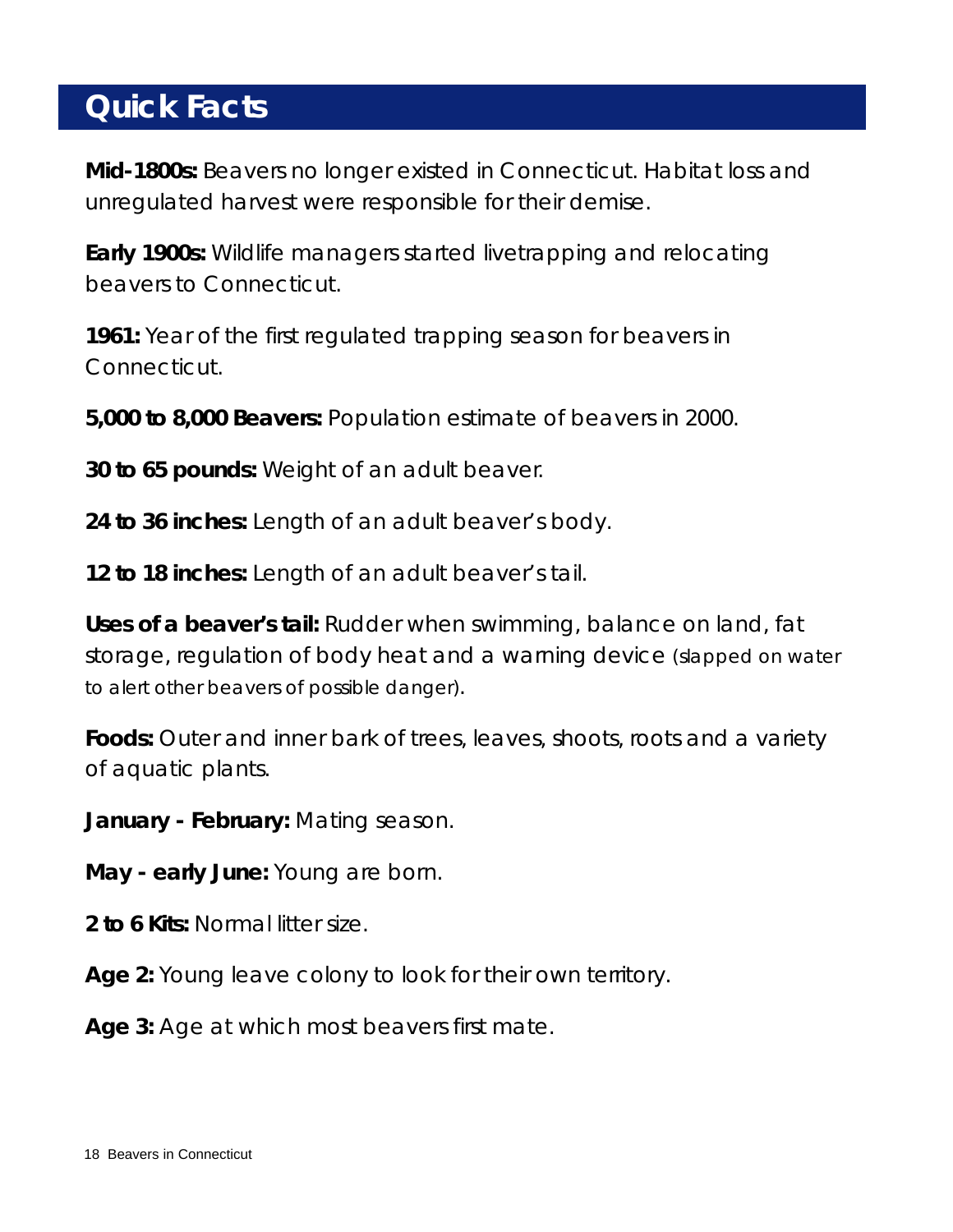# **About this Document**

This document is the PDF version of the original printed publication. Page numbers when viewing on screen do not necessarily correspond to the printed page numbers.

All pictures, illustrations, and graphics are copyright protected.